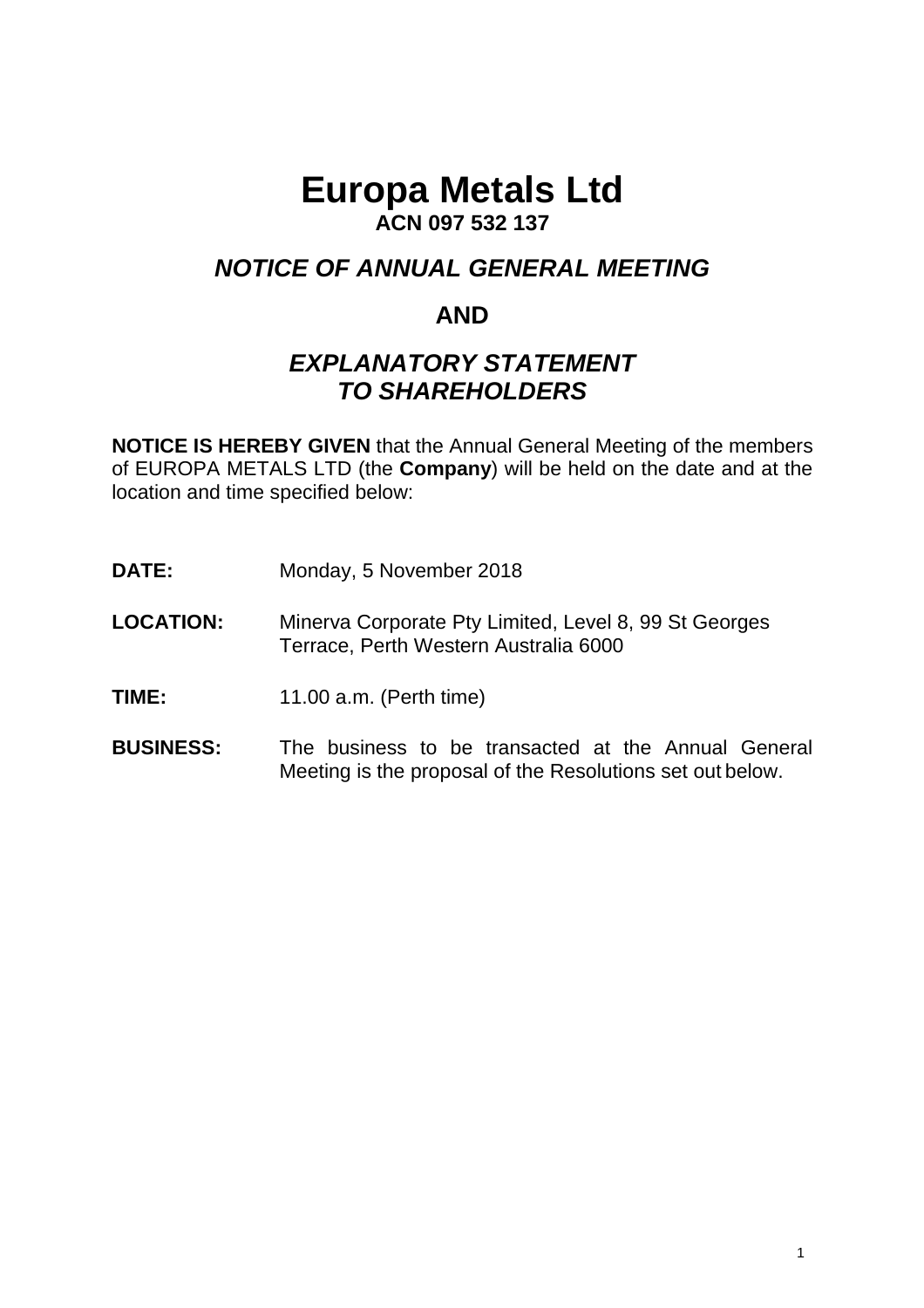#### **TIME AND PLACE OF MEETING AND HOW TO VOTE**

#### **VENUE**

An Annual General Meeting of Shareholders of Europa Metals Ltd will be held at the offices of Minerva Corporate Pty Limited, Level 8, 99 St Georges Terrace, Perth Western Australia 6000 on Monday, 5 November 2018 at 11.00 a.m. (Perth time).

#### **YOUR VOTE IS IMPORTANT**

The business of the Meeting affects your shareholding and your vote is important.

#### **VOTING IN PERSON**

A Shareholder that is an individual may attend and vote in person at the Meeting. If you wish to attend the Meeting, please bring the enclosed Proxy Form to the Meeting to assist in registering your attendance and the number of votes. Kindly arrive 20 minutes prior to the start of the Meeting to facilitate this registration process.

Holders of Depositary Interests (**DI Holders**) may attend the Meeting but will not be permitted to vote at the Meeting. In order for their votes to be counted, DI Holders must submit their CREST Voting Instruction to the Company's agent by the required cut-off time set out below. Alternatively, DI Holders can vote using the enclosed Form of Instruction as per the instructions set out below.

#### **VOTING BY CORPORATE REPRESENTATIVE**

A Shareholder that is a corporation may appoint an individual to act as its representative and to vote at the Meeting in accordance with section 250D of the Corporations Act. The representative should bring to the Meeting evidence of his or her appointment, including any authority under which the appointment is signed. The appropriate "Appointment of Corporate Representative" form should be completed and produced prior to admission to the Meeting. This form may be obtained from the Company's share registry.

#### **VOTING BY PROXY**

#### **Australia (Proxy Forms)**

If you do not wish to or cannot attend the Meeting, you may appoint a proxy to attend and vote on your behalf. A Shareholder, who may be an individual or a body corporate, who is entitled to attend and vote at the Meeting is entitled to appoint a proxy which may be a body corporate or an individual. A proxy need not be a Shareholder.

A body corporate appointed as a Shareholder's proxy may appoint an individual as its representative to exercise any of the powers that the body may exercise as the Shareholder's proxy. If a representative of a corporate proxy is to attend the Meeting, you must ensure that the appointment of the representative is in accordance with section 250D of the Corporations Act. The corporate representative should bring to the Meeting evidence of his or her appointment, including any authority under which the appointment is signed. A form of the certificate may be obtained from the Company's share registry.

A Shareholder who is entitled to cast two or more votes may appoint two proxies and may specify the proportion or number of votes each proxy is appointed to exercise, but where the proportion or number is not specified, each proxy may exercise half of the total votes. If you wish to appoint a second proxy, an additional proxy form may be obtained by telephoning the Company's share registry or you may copy the enclosed Proxy Form. To appoint a second proxy, you must follow the instructions on the Proxy Form.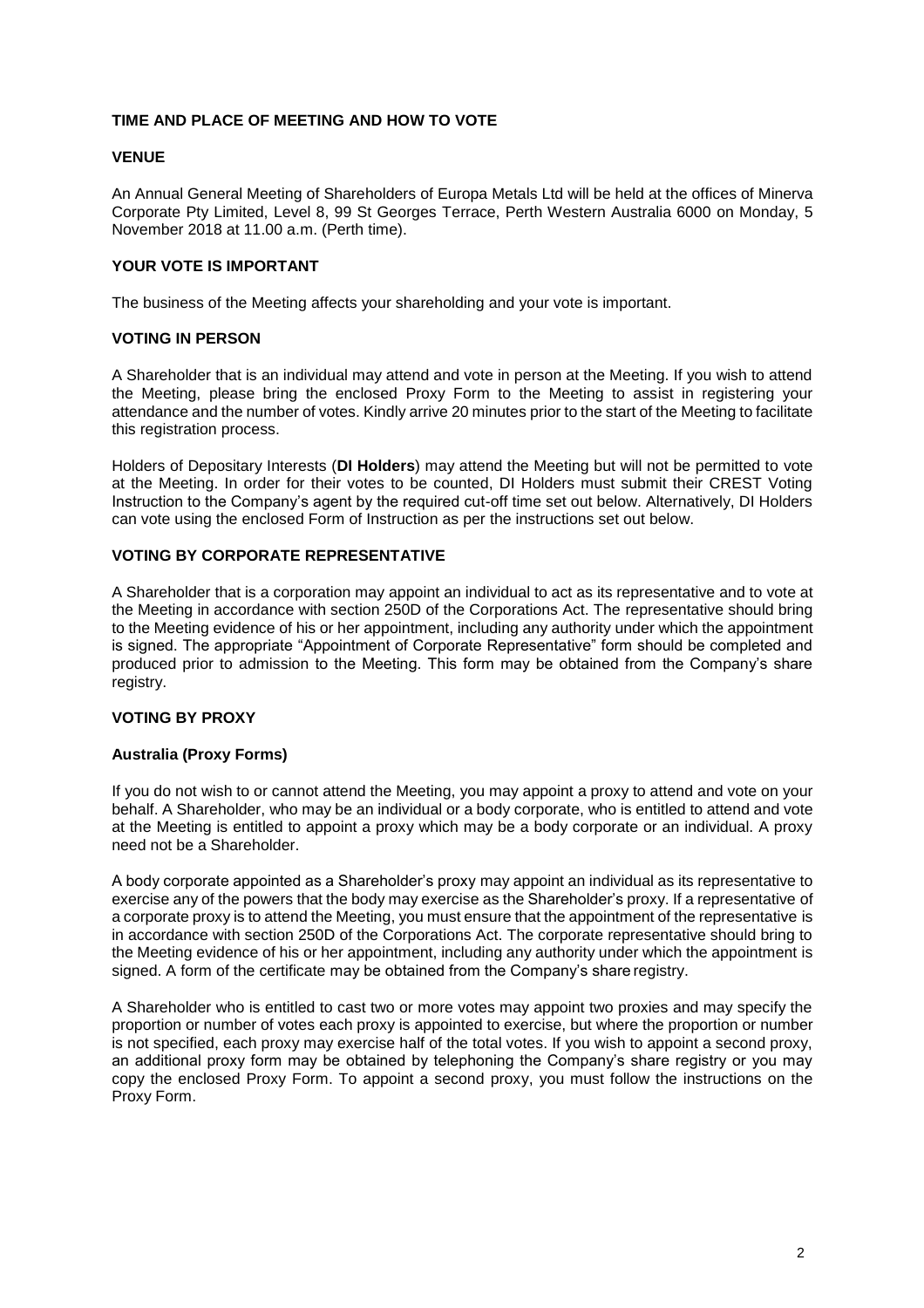Sections 250BB and 250BC of the Corporations Act apply to voting by proxy and Shareholders and their proxies should be aware of these provisions which generally provide that:

- if proxy holders vote, they must cast all directed proxies as directed; and
- any directed proxies which are not voted will automatically default to the Chairman, who must vote the proxies as directed.

If the proxy has two or more appointments that specify different ways to vote on a resolution, the proxy must not vote on that resolution on a show of hands.

The enclosed Proxy Form provides further details on voting entitlement, appointing proxies and lodging proxy forms. To vote by proxy, please complete, sign and return the enclosed Proxy Form. In order for it to be valid, your Proxy Form (and any power of attorney under which it is signed) must be received at one of the addresses given below by **11.00 a.m. (Perth time) on 3 November 2018**. Any proxy form received after that time will not be valid for the Meeting.

| Online                  | at www.investorvote.com.au                                                                                                         |
|-------------------------|------------------------------------------------------------------------------------------------------------------------------------|
| By mail                 | Share Registry – Computershare Investor Services Pty Limited, GPO<br>Box 242, Melbourne Victoria 3001, Australia                   |
| By fax                  | 1800 783 447 (within Australia)<br>+61 3 9473 2555 (outside Australia)                                                             |
| By mobile               | Scan the QR Code on your Proxy Form and follow the prompts                                                                         |
| <b>Custodian voting</b> | For Intermediary Online subscribers only (custodians) please visit<br>www.intermediaryonline.com to submit your voting intentions. |

#### **South Africa (Proxy Forms)**

The enclosed Proxy Form provides further details on voting entitlement, appointing proxies and lodging proxy forms. If a Shareholder appoints a body corporate as its proxy and the body corporate wishes to appoint an individual as its representative, the body corporate should provide that person with a certificate or letter executed in accordance with the Corporations Act authorising him or her to act as that company's representative. The authority may be sent to the Company or its share registry in advance of the Meeting or handed in at the Meeting when registering as a corporate representative.

To vote by proxy, please complete and sign the Proxy Form enclosed and deliver the Proxy Form to:

Computershare Investor Services (Proprietary) Ltd, Rosebank Towers, 15 Biermann Avenue, Rosebank, 2196 South Africa (PO Box 61051, Marshalltown, 2107) to reach them by no later than **5.00 a.m. (SA time) on 3 November 2018**.

#### Salient Dates for shareholders on the South African Register

Record date to receive the notice of the Annual General Meeting Friday, 5 October 2018 Last date to trade to be eligible to vote Tuesday, 30 October 2018 Record date to be eligible to vote Friday, 2 November 2018 Annual General Meeting 05h00 SA time Monday, 5 November 2018

#### **United Kingdom (CREST Voting Instruction)**

Holders of Depositary Interests in CREST may transmit voting instructions by utilising the CREST voting service in accordance with the procedures described in the CREST Manual. CREST personal members or other CREST sponsored members, and those CREST members who have appointed a voting service provider, should refer to their CREST sponsor or voting service provider, who will be able to take appropriate action on their behalf.

In order for instructions made using the CREST voting service to be valid, the appropriate CREST message (a **CREST Voting Instruction**) must be properly authenticated in accordance with Euroclear's specifications and must contain the information required for such instructions, as described in the CREST Manual (available via [www.euroclear.com/CREST\).](http://www.euroclear.com/CREST))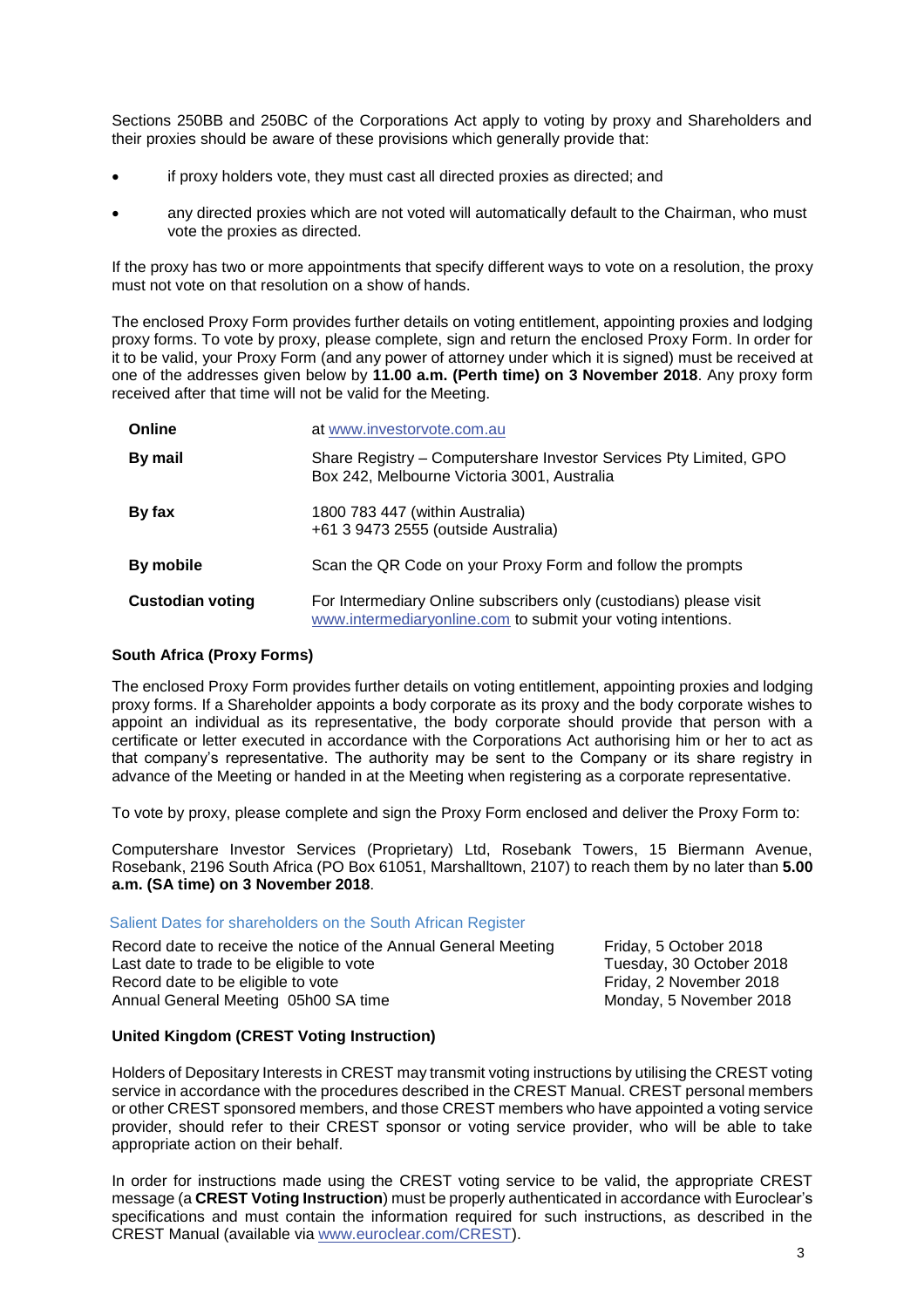To be effective, the CREST Voting Instruction must be transmitted so as to be received by the Company's agent (3RA50) by no later than **4.00 p.m. (UK time) on 2 November 2018**. For this purpose, the time of receipt will be taken to be the time (as determined by the timestamp applied to the CREST Voting Instruction by the CREST applications host) from which the Company's agent is able to retrieve the CREST Voting Instruction by enquiry to CREST in the manner prescribed by CREST. Holders of Depositary Interests in CREST and, where applicable, their CREST sponsors or voting service providers should note that Euroclear does not make available special procedures in CREST for any particular messages. Normal system timings and limitations will therefore apply in relation to the transmission of CREST Voting Instructions. It is the responsibility of the DI Holder concerned to take (or, if the DI Holder is a CREST personal member or sponsored member or has appointed a voting service provider, to procure that the CREST sponsor or voting service provider takes) such action as shall be necessary to ensure that a CREST Voting Instruction is transmitted by means of the CREST voting service by any particular time. In this regard, DI Holders and, where applicable, their CREST sponsors or voting service providers are referred, in particular, to those sections of the CREST Manual concerning practical limitations of the CREST system and timings.

#### **United Kingdom (Form of Instruction)**

Alternatively, DI Holders can vote by completing, signing and returning the enclosed Form of Instruction to the Company's agent (3RA50) no later than **4.00 p.m. (UK time) on 2 November 2018**.

#### **CUSTODIAN VOTING**

For Intermediary Online subscribers only (custodians), please visit [www.intermediaryonline.com](http://www.intermediaryonline.com/) to submit your voting intentions.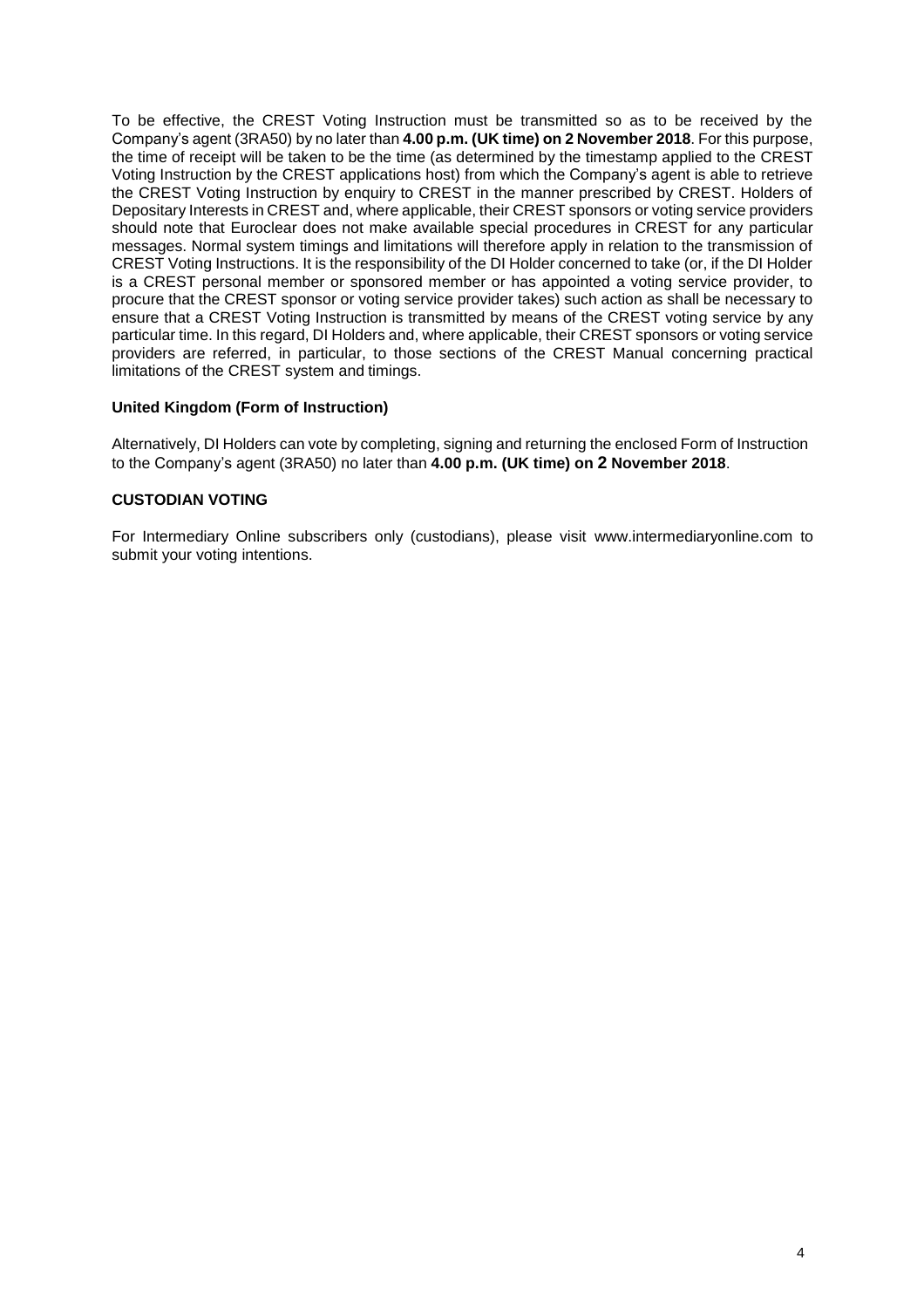### **Europa Metals LtdACN 097 532 137**

### **NOTICE OF ANNUAL GENERAL MEETING**

Notice is hereby given that the Annual General Meeting of Shareholders of Europa Metals Ltd will be held at 11.00 a.m. (Perth time) on Monday, 5 November 2018 at the offices of Minerva Corporate Pty Limited, Level 8, 99 St Georges Terrace, Perth Western Australia 6000.

The Explanatory Statement to this Notice of Meeting provides additional information on the matters to be considered at the Meeting and a glossary of defined terms not defined in full in this Notice. The Explanatory Statement and the enclosed Proxy Form, or Form of Instruction if you are a DI Holder, form part of this Notice of Meeting.

The Board has determined, pursuant to Regulations 7.11.37 and 7.11.38 of the Corporations Regulations, that the persons eligible to vote at the Annual General Meeting are those who are registered Shareholders of the Company at **4.00 p.m. (Perth time) on 2 November 2018**. Accordingly, transactions registered after that time will be disregarded in determining entitlements to attend and vote at the Meeting.

#### **AGENDA**

#### **FINANCIAL STATEMENTS AND DIRECTORS' REPORT**

The financial statements, Directors' Report and Auditor's Report for the year ended 30 June 2018 are to be tabled.

#### **RESOLUTIONS**

#### **1. Adoption of Remuneration Report (Non-binding)**

To consider and, if thought fit, to pass, with or without amendment, the following as an **Ordinary Resolution**:

"*That for the purposes of section 250R(2) of the Corporations Act and for all other purposes the remuneration report of the Company for the year ended 30 June 2018 be adopted*."

The vote on this resolution is advisory only and does not bind the directors or the Company.

**Voting Exclusion**: In accordance with section 250(R) of the Corporations Act, a vote on this Resolution 1 must not be cast (in any capacity) by or on behalf of a member of the Key Management Personnel, details of whose remuneration are included in the Remuneration Report, or a Closely Related Party of such a member. However, a person described above may cast a vote on this resolution if the vote is not cast on behalf of a person who is excluded from voting on Resolution 1 (as set out above), and either:

- (a) the person does so as a proxy appointed by writing that specifies how the proxy is to vote on Resolution 1; or
- (b) the person is the Chairman and the appointment of the Chairman as proxy:
	- (i) does not specify the way the proxy is to vote on Resolution 1; and
	- (ii) expressly authorises the Chairman to exercise the proxy even if Resolution 1 is connected directly or indirectly with the remuneration of a member of the Key Management Personnel.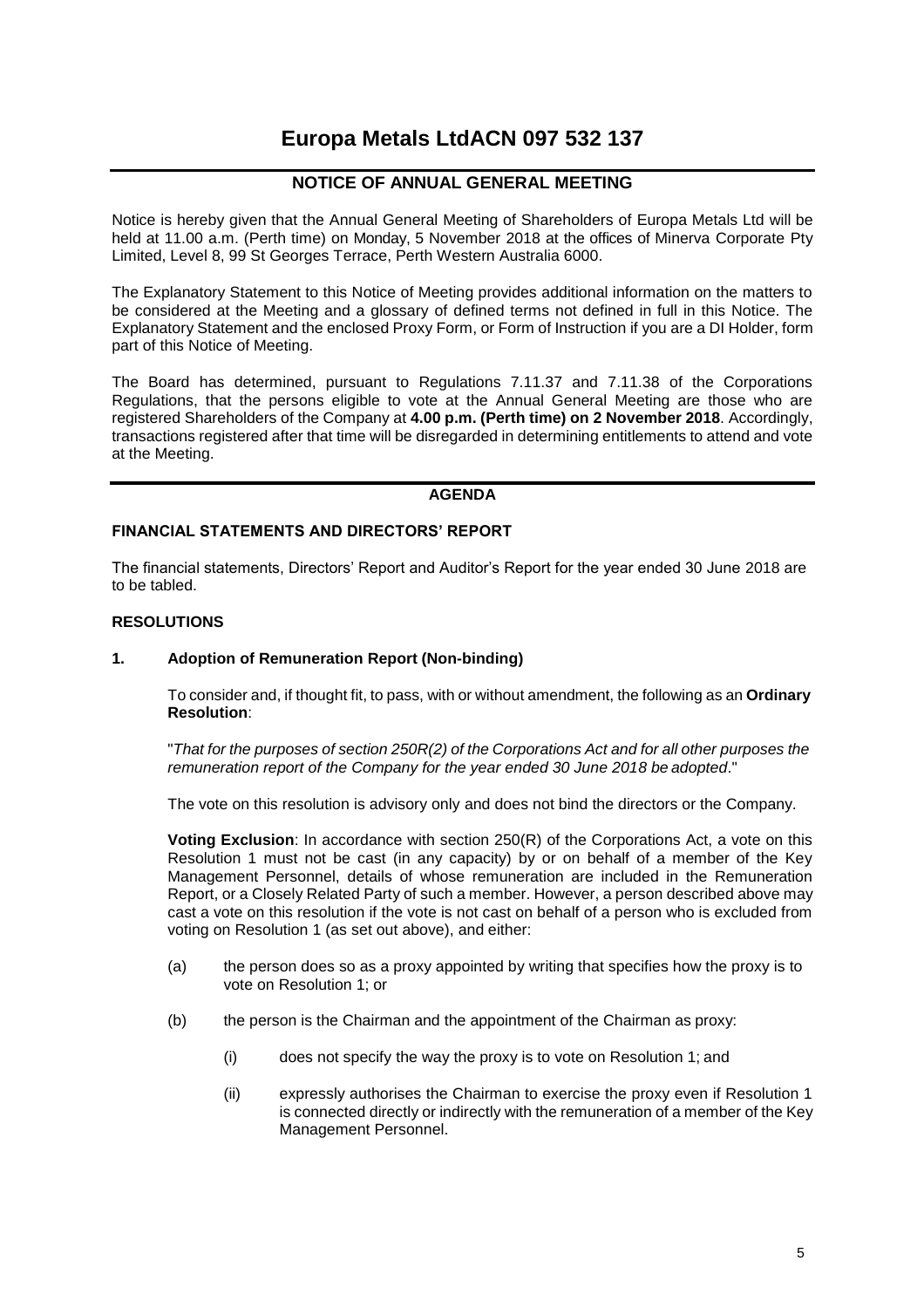The Chairman intends to vote all available proxies **IN FAVOUR** of Resolution 1.

#### **2. Re-election of Evan Kirby as a director**

To consider and, if thought fit, to pass, with or without amendment, the following as an **Ordinary Resolution**:

"*That Mr Evan Kirby, having been appointed as a director in accordance with clause 11.11 of the Constitution by resolution of the Board, retires in accordance with clause 11.3 of the Constitution and Listing Rule 14.4 and being eligible, offers himself for election, be re-elected as a director of the Company.*"

The Chairman intends to vote all available proxies **IN FAVOUR** of Resolution 2.

#### **3. Re-election of Colin Bird as a director**

To consider and, if thought fit, to pass, with or without amendment, the following as an **Ordinary Resolution**:

"*That Mr Colin Bird, having been appointed as a director in accordance with clause 11.11 of the Constitution by resolution of the Board, retires in accordance with clause 11.12 of the Constitution and Listing Rule 14.4 and being eligible, offers himself for election, be re-elected as a director of the Company.*"

The Chairman intends to vote all available proxies **IN FAVOUR** of Resolution 3.

#### **4. Re-election of Daniel Smith as a director**

To consider and, if thought fit, to pass, with or without amendment, the following as an **Ordinary Resolution**:

"*That Mr Daniel Smith, having been appointed as a director in accordance with clause 11.11 of the Constitution by resolution of the Board, retires in accordance with clause 11.12 of the Constitution and Listing Rule 14.4 and being eligible, offers himself for election, be re-elected as a director of the Company.*"

The Chairman intends to vote all available proxies **IN FAVOUR** of Resolution 4.

#### **5. Ratification of Placement**

To consider and, if thought fit, to pass, with or without amendment, the following as an **Ordinary Resolution:**

*"That, for the purposes of ASX Listing Rule 7.4 and for all other purposes, the Shareholders ratify the prior issue of 727,118,650 Shares issued pursuant to ASX Listing Rule 7.1, at an issue price of 0.0775 pence each and raising ~A\$1 million on the terms and conditions set out in the Explanatory Memorandum."*

#### **Voting Exclusion**

The Company will disregard any votes cast in favour of this resolution by the parties who participated in the issue as noted in the Explanatory Memorandum or any associate of them. However, the Company need not disregard a vote if it is cast by a person as proxy for a person who is entitled to vote, in accordance with the directions on the Proxy Form; or it is cast by the person chairing the meeting as proxy for a person who is entitled to vote, in accordance with a direction on the Proxy Form to vote as the proxy decides.

The Chairman intends to vote all available proxies **IN FAVOUR** of Resolution 5.

#### **6. Approval of 10% Placement Facility**

To consider and, if thought fit, to pass, with or without amendment, the following as a **Special**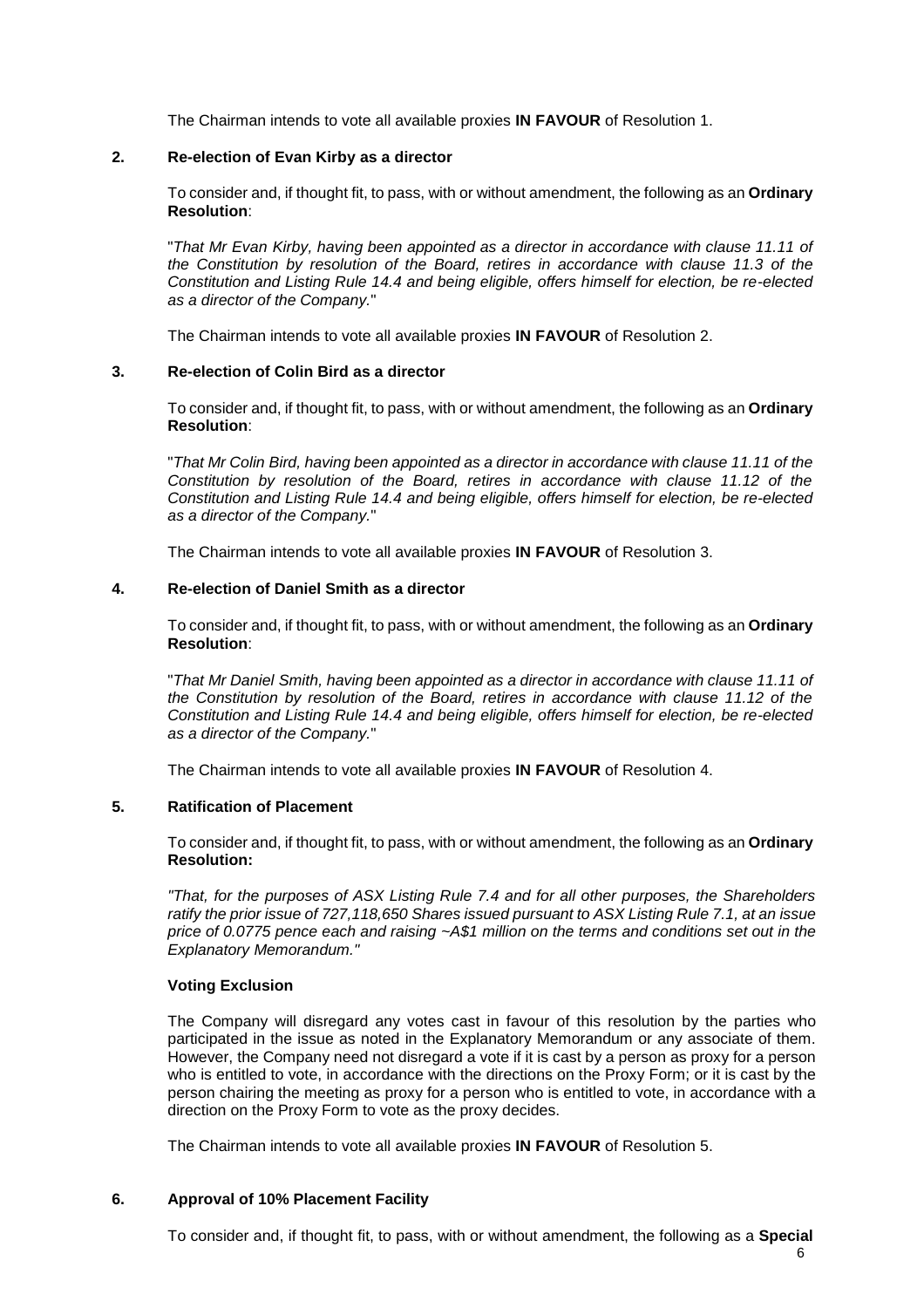#### **Resolution**:

*"That, pursuant to and in accordance with Listing Rule 7.1A and for all other purposes, Shareholders approve the issue of Equity Securities up to 10% of the issued capital of the Company (at the time of issue) calculated in accordance with the formula prescribed in Listing Rule 7.1A.2 and on the terms and conditions set out in the Explanatory Memorandum."*

#### **Voting Exclusion**

The Company will disregard any votes cast in favour of the Resolution by or on behalf of any person who is expected to participate in, or who will obtain a material benefit as a result of, the proposed issue (except a benefit solely by reason of being a holder of ordinary securities, if the Resolution is passed and any associates of those persons. However, the Company will not disregard a vote if it is cast by a person as a proxy for a person who is entitled to vote, in accordance with the directions on the Proxy Form, or, it is cast by the person chairing the meeting as proxy for a person who is entitled to vote, in accordance with a direction on the Proxy Form to vote as the proxy decides.

The Chairman intends to vote all available proxies **IN FAVOUR** of Resolution 6.

**BY ORDER OF THE BOARD**

.<br>MMH

**Daniel Smith** Director/Company Secretary **DATED** 2 October 2018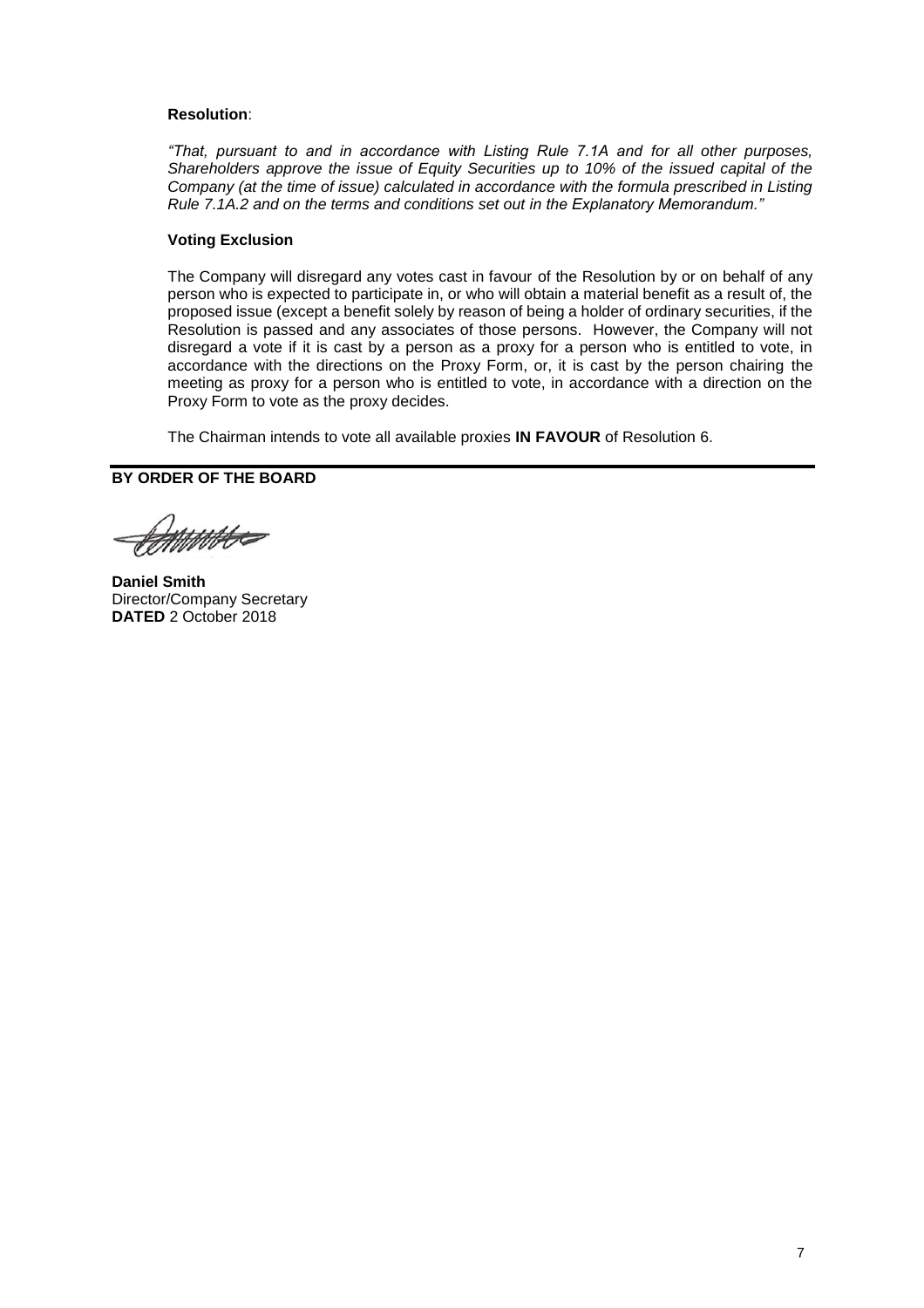# **Europa Metals Ltd**

### **ACN 097 532 137**

#### **EXPLANATORY STATEMENT TO SHAREHOLDERS**

#### **INTRODUCTION**

This Explanatory Statement has been prepared for the information of Shareholders of the Company in connection with the Resolutions to be considered at the Annual General Meeting to be held at the offices of Minerva Corporate Pty Limited, Level 8, 99 St Georges Tce, Perth Western Australia 6000 at 11.00 a.m. (Perth time) on 5 November 2018.

This Explanatory Statement should be read in conjunction with the accompanying Notice of Meeting.

The purpose of this Explanatory Statement is to provide information which the Board believes to be material to Shareholders in deciding whether or not to pass the Resolutions set out in the Notice of Meeting.

#### **FINANCIAL STATEMENTS AND DIRECTORS' REPORT**

The Corporations Act requires the Directors' Report, the Auditor's Report and the annual financial report, including the financial statements, to be put before the Meeting. The Corporations Act does not require a vote of Shareholders at the Meeting on the reports or statements. However, Shareholders will be given an opportunity to raise questions on the reports and statements for the year ended 30 June 2018 at the Meeting.

#### **1. RESOLUTION 1 – Adoption of Remuneration Report**

The Remuneration Report is set out in the Directors' Report in the Annual Report. The Remuneration Report sets out the Company's remuneration arrangements for the directors and senior management of the Company.

In accordance with section 250R(2) of the Corporations Act, the Company must put the Remuneration Report to a non-binding vote of Shareholders at the Meeting. As Resolution 1 is "advisory only", it does not bind the directors or the Company. If Resolution 1 is not passed, the directors will not be required to alter any of the arrangements in the Remuneration Report. However, the Board recognises that the Shareholder vote on Resolution 1 is an indication of Shareholder sentiment and will have regard to the outcome of the vote and any discussion when setting the remuneration practices of the Company.

#### **Voting restriction where proxy is a member of Key Management Personnel**

Pursuant to the Corporations Act, if you elect to appoint a member of Key Management Personnel or any Closely Related Party as your proxy to vote on Resolution 1, you must direct the proxy how they are to vote. Where you do not direct such persons on how to vote on Resolution 1, the proxy is prevented by the Corporations Act from exercising your vote which will not be counted in relation to Resolution 1.

If the Chairman is appointed as your proxy (either directly or by default) and you have not specified the way the Chairman is to vote on Resolution 1, by signing and returning the Proxy Form, you are considered to have provided the Chairman with an express authorisation for the Chairman to vote the proxy in accordance with the Chairman's intention, even though Resolution 1 is connected directly or indirectly with the remuneration of a member of the Key Management Personnel of the Company.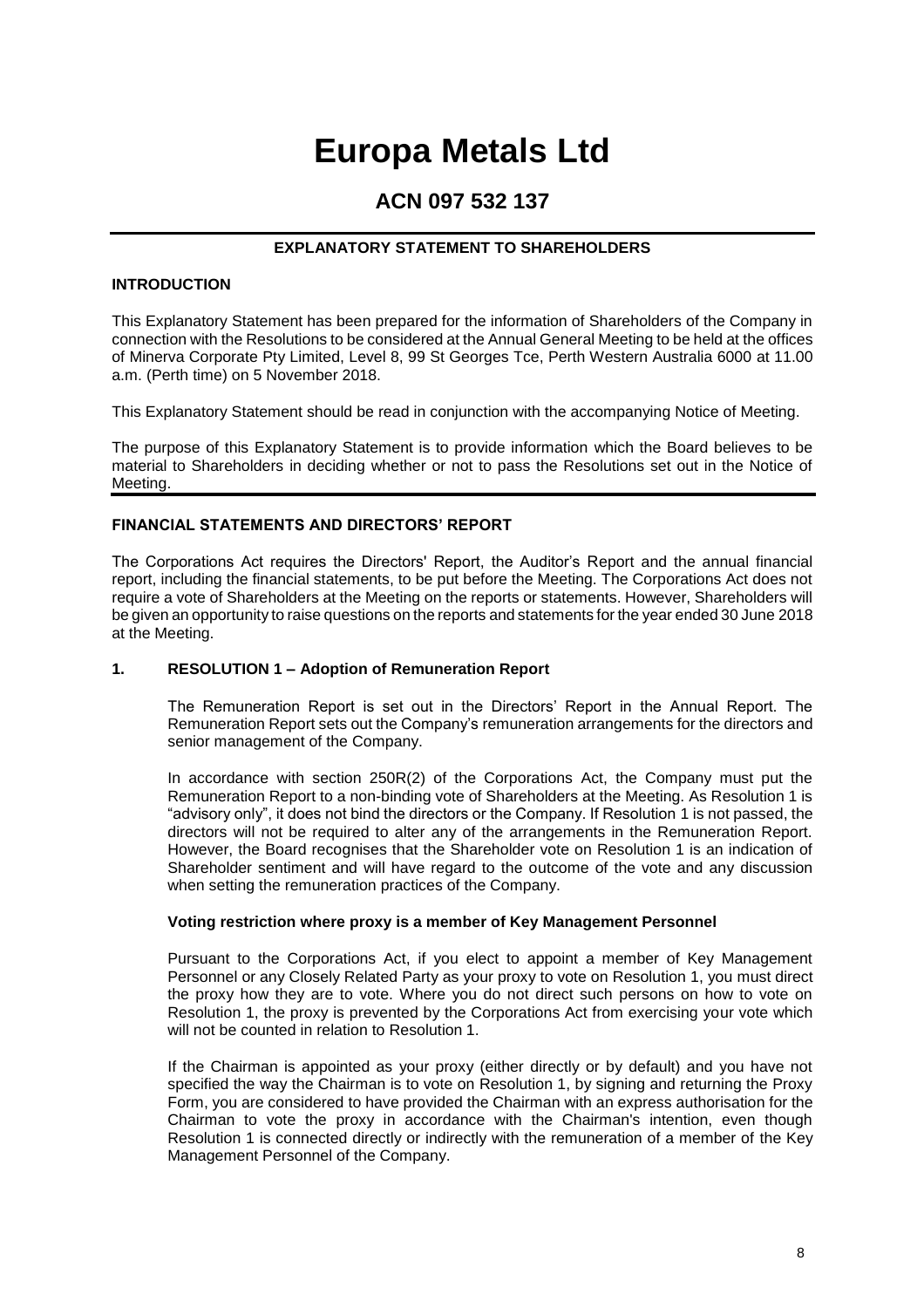The Board unanimously recommends that you vote **IN FAVOUR** of Resolution 1.

#### **The Chairman intends to vote all available proxies IN FAVOUR of Resolution 1.**

#### **2. RESOLUTIONS 2, 3 and 4 – Re-election of Directors**

Clause 11.3 of the Constitution provides that each year, at the annual general meeting, onethird of the directors, or, if their number is not three or a multiple of three, then the number nearest to one-third, must retire from office. A Director who retires in accordance with clause 11.3 of the Constitution is eligible for re-election.

Pursuant to clause 11.3 of the Constitution, Dr Evan Kirby retires by rotation at the Meeting and, being eligible, has offered himself for re-election as a director of the Company.

Mr Colin Bird and Mr Daniel Smith were appointed as directors since the last annual general meeting of the Company and, in accordance with clause 11.12 of the Constitution, they each hold office until the next annual general meeting of the Company and are then eligible for reelection. Accordingly, Mr Bird and Mr Smith offer themselves for election as directors.

In the event that Resolutions 2, 3 and 4 are passed, the Board will consist of Mr Colin Bird (nonexecutive chairman), Laurence Read and Myles Campion (executive directors), Dr Evan Kirby (non-executive director) and Daniel Smith (non-executive director and company secretary).

A profile of each of Evan Kirby, Colin Bird and Daniel Smith is provided below.

#### **2.1 Candidate Director's Profile – Dr Evan Kirby Non-Executive Director**

Dr Kirby is a metallurgist with over 31 years of international experience in the mining sector. He has held senior management positions with Impala Platinum, Rand Mines and Rustenburg Platinum Mines and worked as a director and technical consultant for a number of mining companies.

Dr Kirby was appointed as a non-executive director of the Company on 31 March 2016.

Dr Kirby has an interest in Resolution 2 and refrains from making any recommendation as to how Shareholders should vote on the Resolution. The Company's remaining directors recommend that Shareholders vote **IN FAVOUR** of Resolution 2.

#### **The Chairman intends to vote all available proxies IN FAVOUR of Resolution 2.**

#### **2.2 Candidate Director's Profile – Mr Colin Bird Non-Executive Chairman**

Mr Bird is a chartered mining engineer with extensive multi-commodity mine management experience in Africa, Europe, Latin America and the Middle East. Mr Bird's operational and corporate experience, includes the development of the Jubilee Metals Group production portfolio, concentrating on Platinum Group Metals in South Africa, in addition to the successful sale of Kiwara plc. Kiwara plc was sold to First Quantum Minerals (TSX: FM) for US\$260 million in November 2009, whilst its project was undertaking infill drilling at the Kalumbila copper-nickel deposit in north-western Zambia.

Mr Bird was appointed as non-executive chairman of the Company on 12 January 2018.

Mr Bird has an interest in Resolution 3 and refrains from making any recommendation as to how Shareholders should vote on the Resolution. The Company's remaining directors recommend that Shareholders vote **IN FAVOUR** of Resolution 3.

#### **The Chairman intends to vote all available proxies IN FAVOUR of Resolution 3.**

#### **2.3 Candidate Director's Profile – Mr Daniel Smith Non-Executive Director**

Mr Smith holds a BA, is a member of AICD & GIA, and has in excess of 10 years primary and secondary capital markets expertise. As a director of Minerva Corporate Pty Limited, he has advised on and been involved in a significant number of IPOs, RTOs and capital raisings on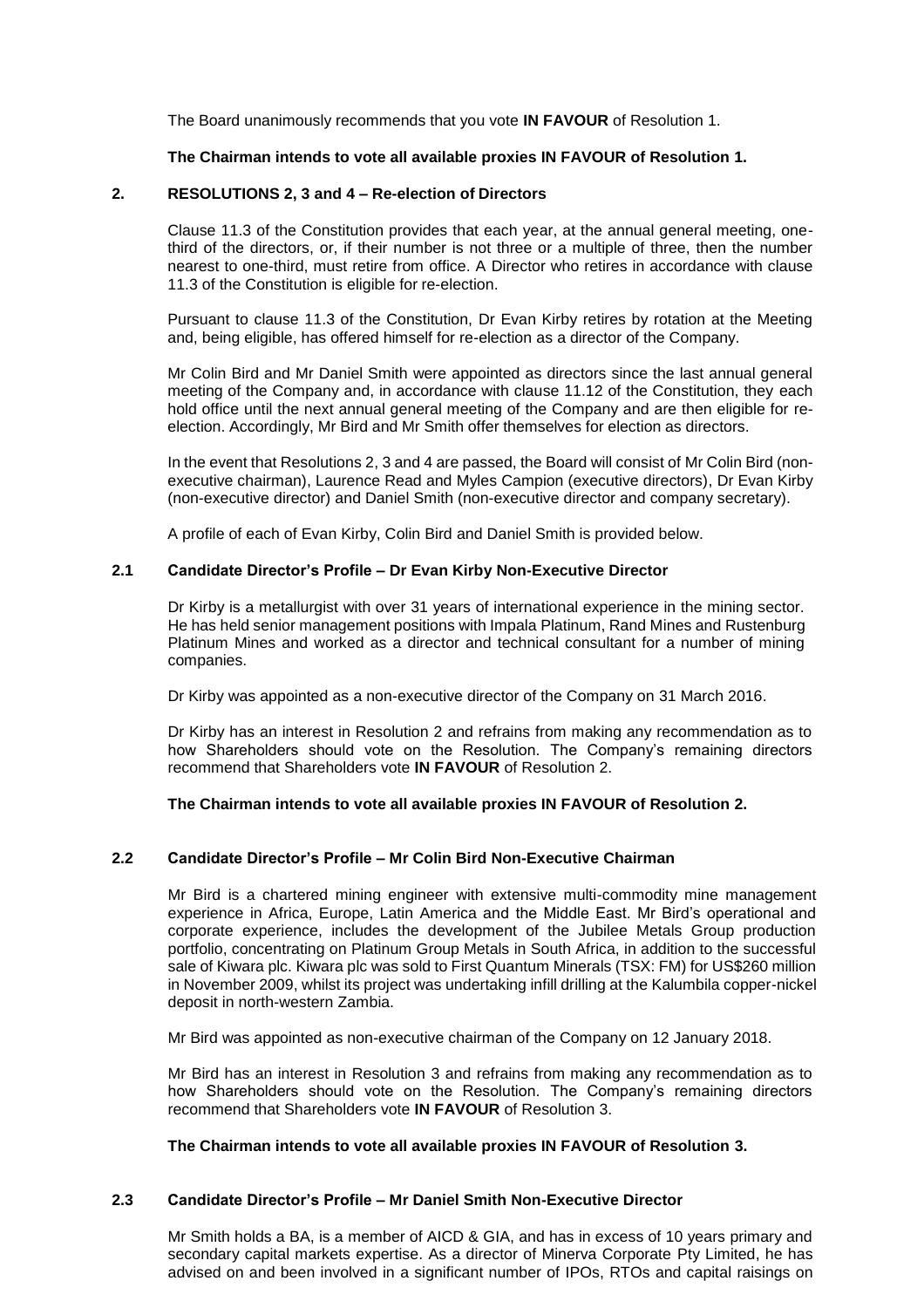both ASX and NSX. His key focus is on corporate governance and compliance, commercial due diligence and transaction structuring, as well as ongoing investor and stakeholder engagement.

Mr Smith is currently a director and company secretary of ASX-listed Lachlan Star Limited and Hipo Resources Limited, and is Company Secretary for Taruga Minerals Limited, Love Group Global Ltd, and Vonex Limited.

Mr Smith was appointed as a non-executive director and company secretary of the Company on 16 January 2018.

Mr Smith has an interest in Resolution 4 and refrains from making any recommendation as to how Shareholders should vote on the Resolution. The Company's remaining directors recommend that Shareholders vote **IN FAVOUR** of Resolution 4.

**The Chairman intends to vote all available proxies IN FAVOUR of Resolution 4.**

#### **3. RESOLUTION 5 – Ratification of Placement**

#### **3.1** *Background*

The Company announced on 10 August 2018 that it had raised approximately \$980,000 by way of the placement of 727,118,650 Shares at 0.0775 pence per Share to sophisticated and professional investors (**Placement**).

Pursuant to ASX Listing Rule 7.4, Resolution 5 of the Notice of Annual General Meeting seeks approval for the ratification of the Placement pursuant to ASX Listing Rule 7.1.

#### **3.2** *ASX Listing Rule Requirements*

ASX Listing Rule 7.1 provides that a company must not, subject to specified exceptions, issue or agree to issue more equity securities during any 12-month period than that amount which represents 15% of the number of fully paid ordinary securities on issue at the commencement of that 12-month period.

ASX Listing Rule 7.4 sets out an exception to ASX Listing Rule 7.1. It provides that where a company in general meeting ratifies the previous issue of securities made pursuant to ASX Listing Rule 7.1 (and provided that the previous issue did not breach ASX Listing Rule 7.1) those securities will be deemed to have been made with shareholder approval for the purpose of ASX Listing Rule 7.1.

By ratifying this issue, the Company will retain the flexibility to issue equity securities in the future up to the 15% annual placement capacity set out in ASX Listing Rule 7.1 without the requirement to obtain prior Shareholder approval.

In compliance with the information requirements of ASX Listing Rule 7.5, Shareholders are advised of the following particulars in relation to this resolution:

- (a) Number of securities issued: 727,118,650 Shares issued pursuant to ASX Listing Rule 7.1.
- (b) Price at which the securities under the Placement were issued: 0.0775 pence per Share.
- (c) Terms of the securities: The Shares are ordinary fully paid shares and rank equally in all respects with the existing Shares on issue.
- (d) Name of the subscribers: The subscribers are sophisticated and professional investors. The subscribers are not related parties of the Company.
- (e) Intended use of funds raised from Placement: The Company intends to utilise funds from the Placement towards funding a planned phase 2 work programme at the Company's wholly owned Toral lead-zinc-silver project, located in the Province of Leόn, northern Spain, as well as providing additional general working capital for the Group

#### **The Chairman intends to vote all available proxies IN FAVOUR of Resolution 5.**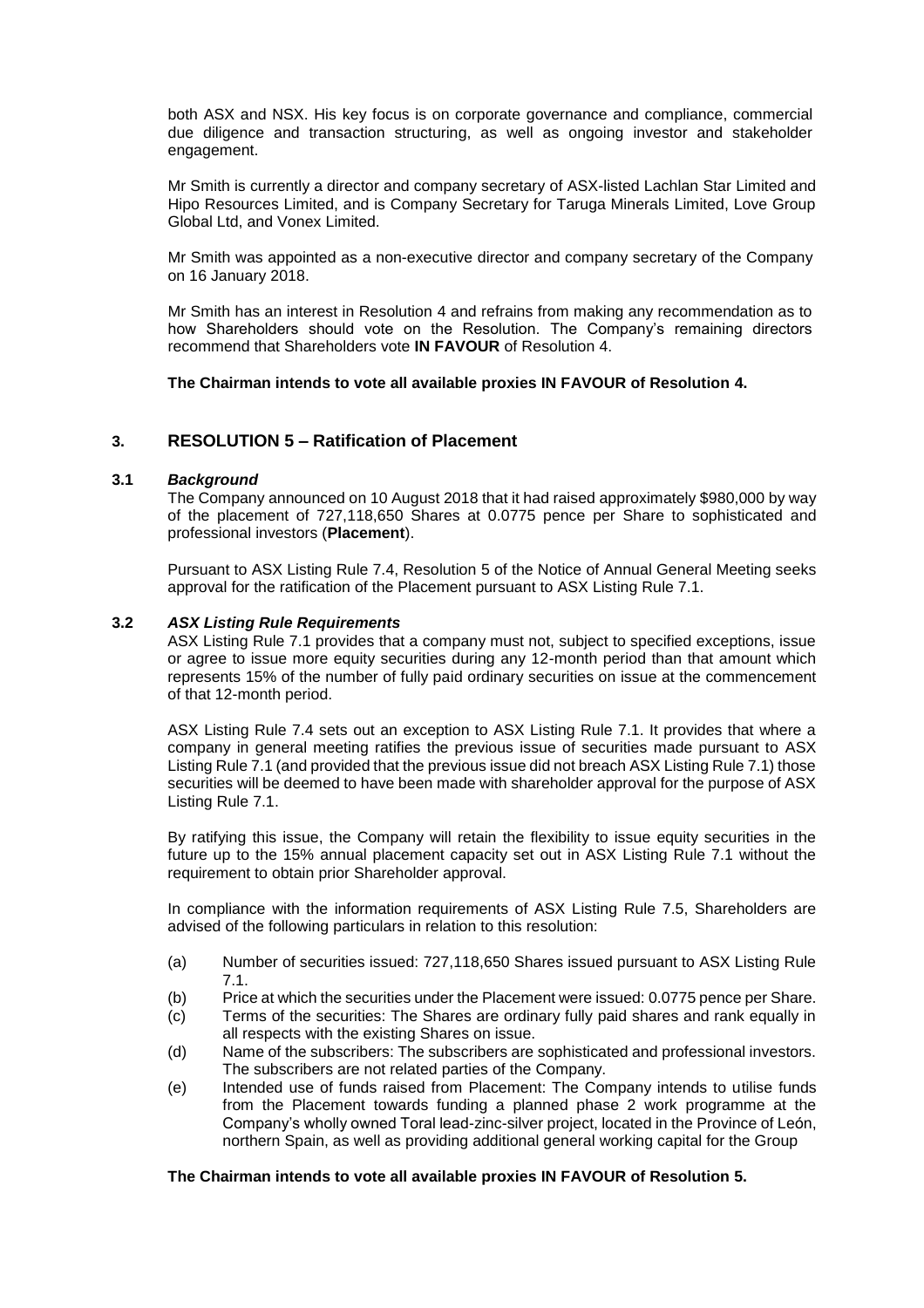#### **4. RESOLUTION 6 - Approval of 10% Placement Facility**

#### **4.1** *Background*

Listing Rule 7.1A enables eligible entities to issue Equity Securities up to 10% of their issued share capital through placements in the 12 month period after an annual general meeting (**10% Placement Facility**). The 10% Placement Facility is in addition to the Company's 15% placement capacity under Listing Rule 7.1.

An eligible entity for the purposes of Listing Rule 7.1A is an entity that is not included in the S&P/ASX 300 Index and has a market capitalisation of \$300 million or less. The Company is an eligible entity.

The Company is now seeking Shareholder approval by way of a special resolution to have the ability to issue Equity Securities under the 10% Placement Facility.

Resolution 6 is a special resolution and therefore requires approval of 75% of the votes cast by Shareholders present and eligible to vote (in person, by proxy, by attorney or, in the case of a corporate Shareholder, by a corporate representative).

The exact number of Equity Securities to be issued under the 10% Placement Facility will be determined in accordance with the formula prescribed in Listing Rule 7.1A.2 (refer to Section 4.2(c) below).

The Company may use the 10% Placement Facility to fund its ongoing development.

The Directors of the Company believe Resolution 6 is in the best interests of the Company and its Shareholders and unanimously recommend that Shareholders vote in favour of this Resolution.

#### **4.2** *Description of Listing Rule 7.1A*

#### (a) **Shareholder approval**

The ability to issue Equity Securities under the 10% Placement Facility is subject to shareholder approval by way of a special resolution at an annual general meeting.

#### (b) **Equity Securities**

Any Equity Securities issued under the 10% Placement Facility must be in the same class as an existing quoted class of Equity Securities of the Company.

The Company, as at the date of the Notice, has on issue one class of quoted Equity Securities, being fully paid ordinary shares (ASX: EUZ).

#### (c) **Formula for calculating 10% Placement Facility**

Listing Rule 7.1A.2 provides that eligible entities which have obtained shareholder approval at an annual general meeting may issue or agree to issue, during the 12 month period after the annual general meeting, a number of Equity Securities calculated in accordance with the following formula:

#### **(A x D) – E**

- **A** is number of shares on issue 12 months before the date of issue or agreement:
	- (a) plus the number of fully paid shares issued in the 12 months under an exception in Listing Rule 7.2;
	- (b) plus the number of partly paid shares that became fully paid in the 12 months;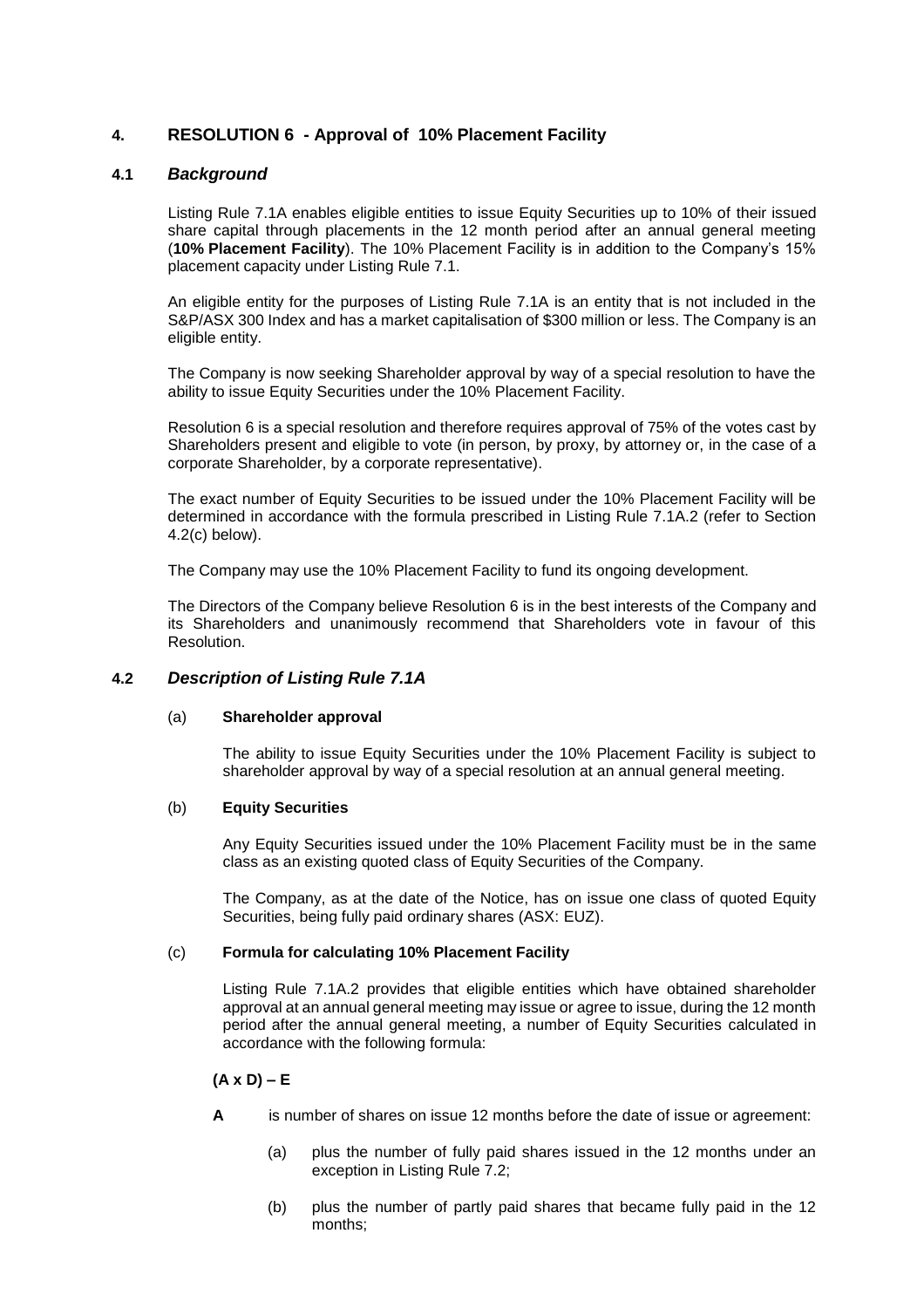- (c) plus the number of fully paid shares issued in the 12 months with approval of holders of shares under Listing Rule 7.1 and 7.4. This does not include an issue of fully paid shares under the entity's 15% placement capacity without shareholder approval;
- (d) less the number of fully paid shares cancelled in the 12 months.

*Note that A has the same meaning in Listing Rule 7.1 when calculating an entity's 15% placement capacity.*

- **D** is 10%
- **E** is the number of Equity Securities issued or agreed to be issued under Listing Rule 7.1A.2 in the 12 months before the date of issue or agreement to issue that are not issued with the approval of shareholders under Listing Rule 7.1 or 7.4.

#### (d) **Listing Rule 7.1 and Listing Rule 7.4**

The ability of an entity to issue Equity Securities under Listing Rule 7.1A is in addition to the entity's 15% placement capacity under Listing Rule 7.1.

At the date of this Notice, the Company has on issue 5,574,576,317 Shares and therefore has a capacity to issue:

- (i) subject to Shareholder approval being sought under Resolution 5, 836,186,447 Equity Securities under Listing Rule 7.1; and
- (ii) subject to Shareholder approval being sought under Resolution 6, 557,457,631 Equity Securities under Listing Rule 7.1A.

The actual number of Equity Securities that the Company will have capacity to issue under Listing Rule 7.1A will be calculated at the date of issue of the Equity Securities in accordance with the formula prescribed in Listing Rule 7.1A.2.

#### (e) **Minimum Issue Price**

The issue price of Equity Securities issued under Listing Rule 7.1A must be not less than 75% of the volume weighted average price (VWAP) of Equity Securities in the same class calculated over the 15 Trading Days on which trades in that class were recorded immediately before:

- (i) the date on which the price at which the Equity Securities are to be issued or agreed; or
- (ii) if the Equity Securities are not issued within 5 Trading Days of the date in paragraph (i) above, the date on which the Equity Securities are issued.

#### (f) **10% Placement Period**

Shareholder approval of the 10% Placement Facility under Listing Rule 7.1A is valid from the date of the annual general meeting at which the approval is obtained and expires on the earlier to occur of:

- $(i)$  the date that is 12 months after the date of the annual general meeting at which the approval is obtained; or
- (ii) the date of the approval by shareholders of a transaction under Listing Rules 11.1.2 (a significant change to the nature or scale of activities) or 11.2 (disposal of main undertaking),

#### (**10% Placement Period**).

#### **4.3** *Listing Rule 7.1A*

The effect of Resolution 6 will be to allow the Directors to issue the Equity Securities under Listing Rule 7.1A during the 10% Placement Period without using the Company's 15% placement capacity under Listing Rule 7.1.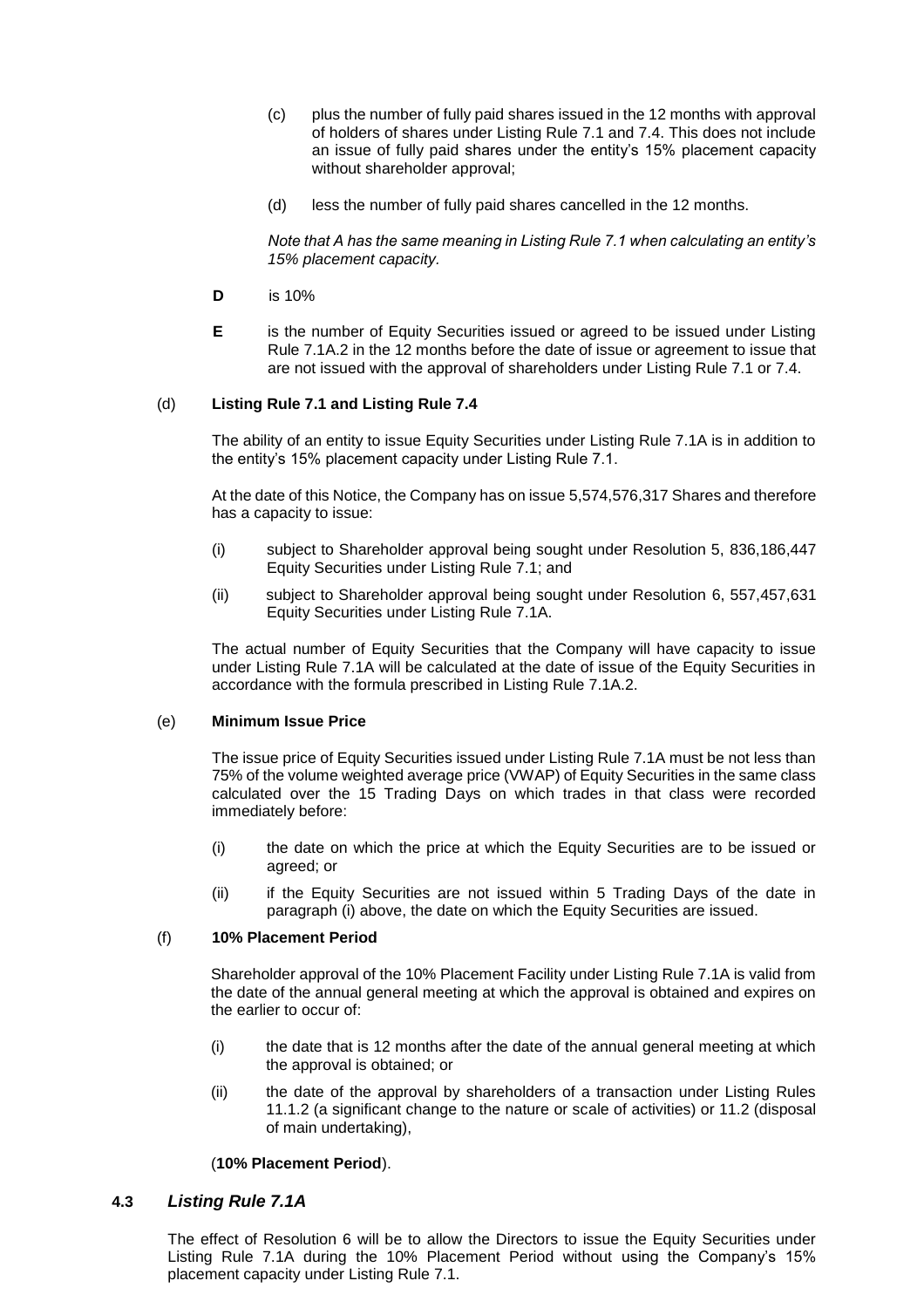Resolution 6 is a special resolution and therefore requires approval of 75% of the votes cast by Shareholders present and eligible to vote (in person, by proxy, by attorney or, in the case of a corporate Shareholder, by a corporate representative).

#### **4.4** *Specific information required by Listing Rule 7.3A*

Pursuant to and in accordance with Listing Rule 7.3A, information is provided in relation to the approval of the 10% Placement Facility as follows:

- (a) The Equity Securities will be issued at an issue price of not less than 75% of the VWAP for the Company's Equity Securities over the 15 Trading Days on which trades in that class were recorded immediately before:
	- (i) the date on which the price at which the Equity Securities are to be issued is agreed; or
	- (ii) if the Equity Securities are not issued within 5 Trading Days of the date in paragraph (i) above, the date on which the Equity Securities are issued.
- (b) If Resolution 6 is approved by Shareholders and the Company issues Equity Securities under the 10% Placement Facility, the existing Shareholders' voting power in the Company will be diluted as shown in the below table (in the case of listed Options, only if the listed Options are exercised). There is a risk that:
	- (i) the market price for the Company's Equity Securities may be significantly lower on the date of the issue of the Equity Securities than on the date of the Meeting; and
	- (ii) the Equity Securities may be issued at a price that is at a discount to the market price for the Company's Equity Securities on the issue date or issued for noncash consideration for the acquisition of a new asset,

which may have an effect on the amount of funds raised by the issue of the Equity Securities.

The below table shows the dilution of existing Shareholders on the basis of the current market price of Shares and the current number of ordinary securities for variable "A" calculated in accordance with the formula in Listing Rule 7.1A.2 as at the date of this Notice.

The table shows:

- (i) two examples where variable "A" has increased, by 50% and 100%. Variable "A" is based on the number of ordinary securities the Company has on issue. The number of ordinary securities on issue may increase as a result of issues of ordinary securities that do not require Shareholder approval (for example, a pro rata entitlements issue or scrip issued under a takeover offer) or future specific placements under Listing Rule 7.1 that are approved at a future Shareholders' meeting; and
- (ii) two examples of where the issue price or ordinary securities has decreased by 50% (rounded up) and increased by 100% as against the current market price.

#### Dilution example

| Variable "A" in<br><b>Listing Rule</b> |  | <b>Dilution</b>                                                            |  |                                            |
|----------------------------------------|--|----------------------------------------------------------------------------|--|--------------------------------------------|
| 7.1A.2                                 |  | \$0.002<br>\$0.001<br>50% decrease in Issue<br><b>Issue Price</b><br>Price |  | \$0.004<br>100% increase in Issue<br>Price |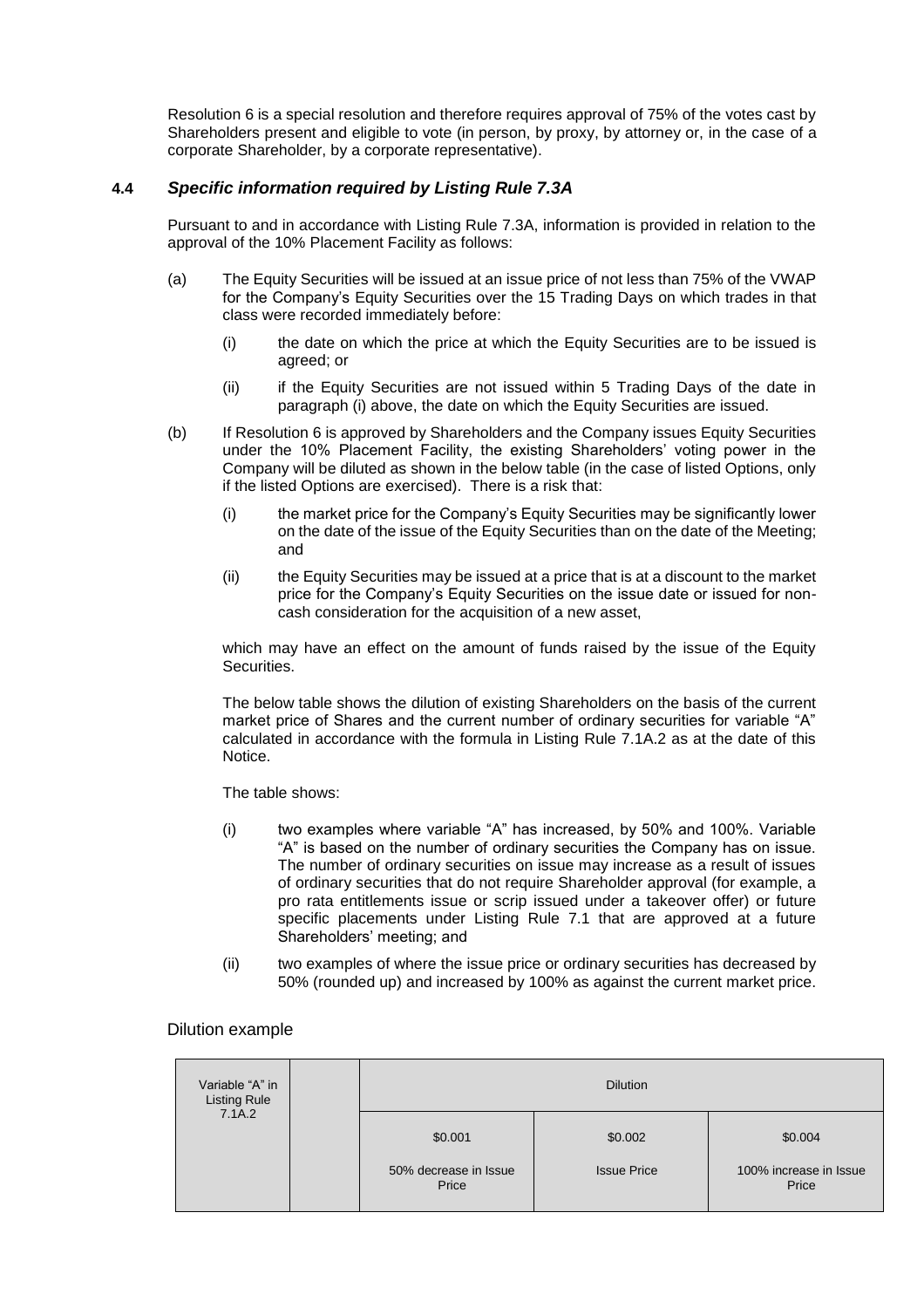| Current<br>10%<br>Variable "A"<br>Voting<br><b>Dilution</b><br>5,574,576,317 |                                  | 557,457,631 Shares   | 557,457,631 Shares   | 557,457,631 Shares   |
|------------------------------------------------------------------------------|----------------------------------|----------------------|----------------------|----------------------|
| <b>Shares</b>                                                                | <b>Funds</b><br>raised           | \$557,457.63         | \$1,114,915.26       | \$2,229,830.52       |
| 50% increase<br>in current<br>Variable "A                                    | 10%<br>Voting<br><b>Dilution</b> | 836,186,447 Shares   | 836,186,447 Shares   | 836,186,447 Shares   |
| 8,361,864,476<br><b>Shares</b>                                               | <b>Funds</b><br>raised           | \$836,186.45         | \$1,672,372.89       | \$3,344,745.79       |
| 100% increase<br>in current<br>Variable "A"                                  | 10%<br>Voting<br><b>Dilution</b> | 1,114,915,263 Shares | 1,114,915,263 Shares | 1,114,915,263 Shares |
| 11,149,152,634<br><b>Shares</b>                                              | <b>Funds</b><br>raised           | \$1,114,915.26       | \$2,229,830.53       | \$4,459,661.05       |

#### **The table has been prepared on the following assumptions:**

- (i) The Company issues the maximum number of Equity Securities available under the 10% Placement Facility.
- (ii) No listed Options (including any listed Options issued under the 10% Placement Facility) are exercised into Shares before the date of the issue of the Equity Securities;
- (iii) The 10% voting dilution reflects the aggregate percentage dilution against the issued share capital at the time of issue. This is why the voting dilution is shown in each example at 10%.
- (iv) The table does not show an example of dilution that may be caused to a particular Shareholder by reason of placements under the 10% Placement Facility, based on the Shareholder's holding at the date of the Meeting.
- (v) The table shows only the effect of the issue of Equity Securities under Listing Rule 7.1A, not under the 15% placement capacity under Listing Rule 7.1.
- (vi) The issue of Equity Securities under the 10% Placement Facility consists only of Shares. If the issue of Equity Securities includes listed Options, it is assumed that those listed Options are exercised into Shares for the purpose of calculating the voting dilution effect on existing Shareholders.
- (vii) The issue price is \$0.002, being the closing price of the Shares on ASX on 1 October 2018.
- (c) The Company will only issue the Equity Securities during the 10% Placement Period. The approval under Resolution 6 for the issue of the Equity Securities will cease to be valid in the event that Shareholders approve a transaction under Listing Rule 11.1.2 (a significant change to the nature or scale of activities) or 11.2 (disposal of main undertaking).
- (d) The Company may seek to issue the Equity Securities for the following purposes:
	- (i) non-cash consideration for the potential acquisition of new resources assets and investments. In such circumstances the Company will provide a valuation of the non-cash consideration as required by Listing Rule 7.1A.3; or
	- (ii) cash consideration. In such circumstances, the Company intends to use the funds raised towards a potential acquisition of new assets or investments (including expenses associated with such acquisition), continued exploration and feasibility study expenditure on the Company's current assets and/or general working capital.

The Company will comply with the disclosure obligations under the Listing Rules 7.1A.4 and 3.10.5A upon the issue of any Equity Securities.

The Company's allocation policy is dependent on the prevailing market conditions at the time of any proposed issue pursuant to the 10% Placement Facility. The identity of the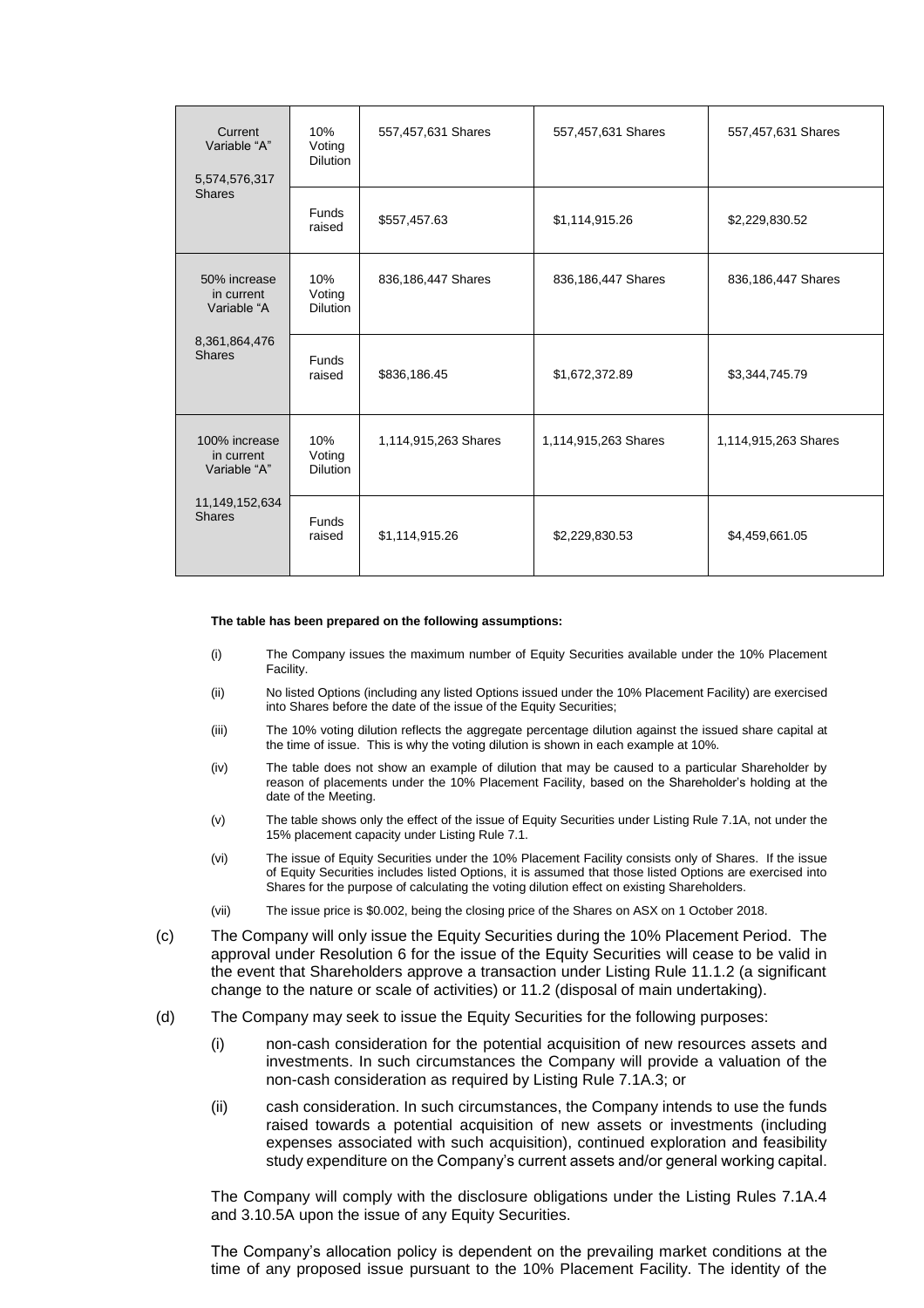allottees of the Equity Securities will be determined on a case-by-case basis having regard to the factors including but not limited to the following:

- (i) the methods of raising funds that are available to the Company, including but not limited to, rights issue or other issue in which existing security holders can participate;
- (ii) the effect of the issue of the Equity Securities on the control of the Company;
- (iii) the financial situation and solvency of the Company; and
- (iv) advice from corporate, financial and broking advisers (if applicable).

The allottees under the 10% Placement Facility have not been determined as at the date of the Notice but may include existing substantial Shareholders and/or new Shareholders who are not related parties or associates of a related party of the Company.

Further, if the Company is successful in acquiring new resources assets or investments, it is likely that the allottees under the 10% Placement Facility will be the vendors of the new resources assets or investments.

- (e) The Company previously obtained approval from its Shareholders pursuant to Listing Rule 7.1A at its 2016 annual general meeting. During the 12 month period preceding 5 November 2018, being the date of the Meeting, the Company issued a total of 3,541,511,331 Equity Securities (consisting of 2,892,094,736 Shares and 649,416,595 options), representing approximately 132% of the total number of Equity Securities on issue at the commencement of that 12 month period.
- (f) Information relating to issues of Equity Securities by the Company in the 12 months prior to 5 November 2018 is as follows:

| of<br><b>Date</b><br><b>Appendix</b><br>3B | <b>Number</b><br>of<br>Equity<br><b>Securities</b> | <b>Class</b><br>of<br>Equity<br><b>Securities</b><br>and<br>summary of<br>terms | <b>Names</b><br>of<br>recipients<br>or<br>which<br>basis on<br>recipients<br>determined                                                                                                                          | <b>Issue price</b><br>of<br>Equity<br><b>Securities</b><br>and<br>discount to<br>the closing<br>market<br>price on the<br>trading day<br>prior to the<br>issue | If issued for $cash - the$<br>total consideration, what it<br>was spent on and the<br>intended<br>use<br>of<br>any<br>remaining funds<br>If issued for non-cash<br>consideration<br>a<br>of<br>the<br>description<br>consideration<br>the<br>and<br>the<br>current<br>value<br>οf<br>consideration |
|--------------------------------------------|----------------------------------------------------|---------------------------------------------------------------------------------|------------------------------------------------------------------------------------------------------------------------------------------------------------------------------------------------------------------|----------------------------------------------------------------------------------------------------------------------------------------------------------------|----------------------------------------------------------------------------------------------------------------------------------------------------------------------------------------------------------------------------------------------------------------------------------------------------|
| 8<br>November<br>2017                      | 370,499,858                                        | Note 1                                                                          | Shares issued to<br>unrelated<br>institutional<br>and<br>sophisticated<br>investors.                                                                                                                             | 0.05 pence<br>share<br>per<br>(15%<br>discount).                                                                                                               | $-$ \$350.000<br>The funds were raised for<br>project evaluation<br>and<br>working<br>general<br>capital<br>purposes.                                                                                                                                                                              |
| 22 May<br>2018                             | 1,794,476,22<br>8<br>649,416,595                   | Note 1<br>Note 2                                                                | Shares issued to<br>unrelated<br>institutional<br>and<br>sophisticated<br>investors.<br>Options issued to<br>advisers<br>of<br>the<br>Company.<br>Options issued to<br>of<br><b>Directors</b><br>the<br>Company. | 0.0575<br>pence<br>per<br>share (20%<br>discount).<br><b>Shares</b><br>issued<br>to<br>directors<br>in<br>of<br>lieu<br>outstanding<br>director<br>fees.       | $-$ \$1,800,000<br>The funds were raised for<br>project<br>evaluation<br>and<br>general working<br>capital<br>purposes.                                                                                                                                                                            |
| 10 August<br>2018                          | 727,118,650                                        | Note 1                                                                          | Shares issued to<br>unrelated<br>institutional<br>and<br>sophisticated<br>investors.                                                                                                                             | 0.0775<br>pence<br>per<br>share                                                                                                                                | $~\sim$ A\$0.98 million<br>The funds were raised for<br>project<br>evaluation<br>and<br>general<br>working<br>capital<br>purposes.                                                                                                                                                                 |

**Notes:** 1. Fully paid ordinary shares in the capital of the Company, ASX Code: EUZ (terms are set out in the Constitution).

2. Unlisted options exercisable at various prices within 3 years from issue.

The Company's cash balance on 5 November 2017 was approximately \$578,000. Cash raised from issues in the previous 12 months totalled \$3.1 million. The Company's cash balance at the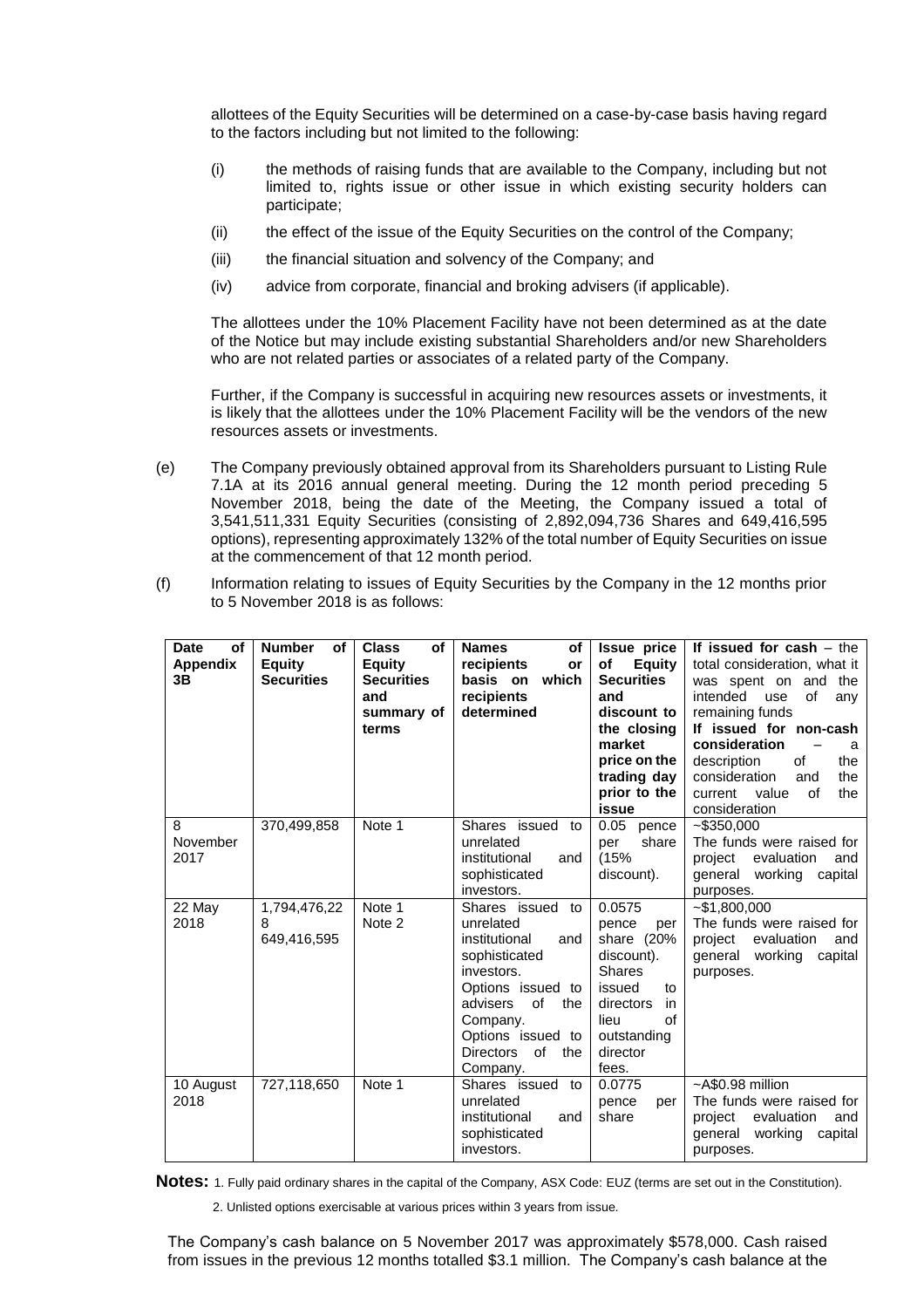date of this Notice is approximately \$1.2 million. The remaining funds will be applied towards advancing the Company's Toral lead, zinc & silver project in Spain, and for general working capital expenses.

A voting exclusion statement is included in the Notice. At the date of the Notice, the Company has not approached any particular existing Shareholder or security holder or an identifiable class of existing security holders to participate in the potential issue of the Equity Securities. No existing Shareholder's votes will therefore be excluded under the voting exclusion in the Notice.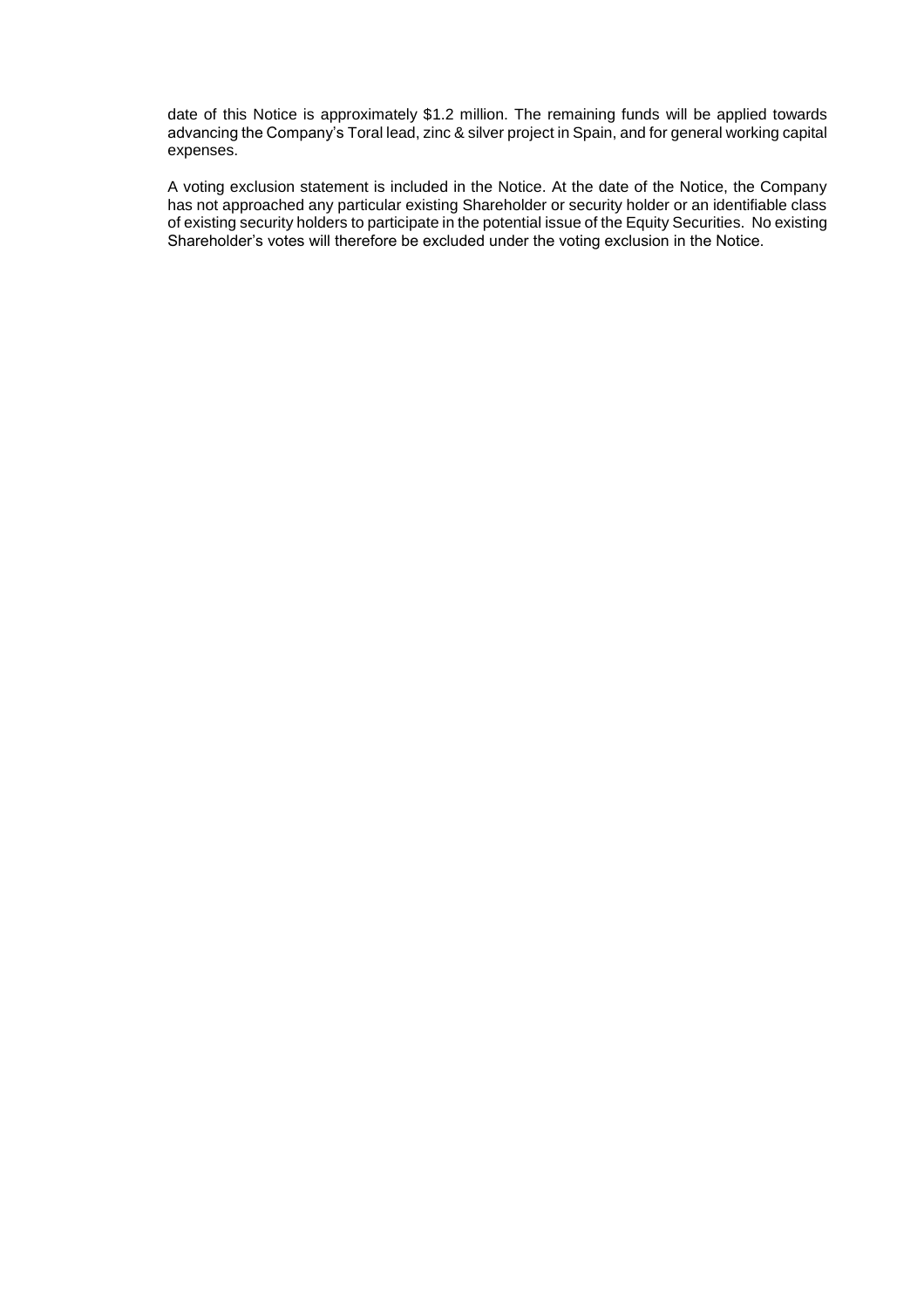### **GLOSSARY**

In the Notice of Meeting and this Explanatory Statement:

| \$                                                           | means Australian dollars.                                                                                                                                                                                                                                                                                                                                                                                                                           |
|--------------------------------------------------------------|-----------------------------------------------------------------------------------------------------------------------------------------------------------------------------------------------------------------------------------------------------------------------------------------------------------------------------------------------------------------------------------------------------------------------------------------------------|
| <b>Annual General</b><br>Meeting or<br><b>Meeting</b>        | means the Annual General Meeting of Shareholders to be held at Level 8,<br>99 St Georges Terrace, Perth, Western Australia on Monday, 5 November<br>2018 at 11.00 a.m. (Perth time).                                                                                                                                                                                                                                                                |
| <b>Annual Report</b>                                         | means the Director's Report, the Financial Statements and the Auditor's<br>Report in respect to the financial year ended 30 June 2018.                                                                                                                                                                                                                                                                                                              |
| <b>AIM</b>                                                   | means the AIM market of the London Stock Exchange plc.                                                                                                                                                                                                                                                                                                                                                                                              |
| <b>ASX</b>                                                   | means Australian Securities Exchange.                                                                                                                                                                                                                                                                                                                                                                                                               |
|                                                              | ASX Listing Rules means the official listing rules of the ASX.                                                                                                                                                                                                                                                                                                                                                                                      |
| <b>Board</b>                                                 | means the current board of directors of the Company.                                                                                                                                                                                                                                                                                                                                                                                                |
| Chairman                                                     | means the person appointed to chair the Meeting of the Company<br>convened by this Notice.                                                                                                                                                                                                                                                                                                                                                          |
| <b>Closely Related</b><br><b>Party</b>                       | has the meaning given in Section 9 of the Corporations Act.                                                                                                                                                                                                                                                                                                                                                                                         |
| Company                                                      | means Europa Metals Ltd ACN 097 532 137.                                                                                                                                                                                                                                                                                                                                                                                                            |
| <b>Constitution</b>                                          | means the current constitution of the Company as at the date of the<br>Meeting.                                                                                                                                                                                                                                                                                                                                                                     |
| <b>Corporations</b><br>Act                                   | means the Corporations Act 2001 (Cth).                                                                                                                                                                                                                                                                                                                                                                                                              |
| <b>Corporations</b><br><b>Regulations</b>                    | means the Corporations Regulations 2001 (Cth).                                                                                                                                                                                                                                                                                                                                                                                                      |
| <b>DI Holders</b>                                            | means holders of depositary interests in the Company.                                                                                                                                                                                                                                                                                                                                                                                               |
| <b>Explanatory</b><br><b>Statement</b>                       | means the explanatory statement accompanying the Notice of Meeting.                                                                                                                                                                                                                                                                                                                                                                                 |
| Form of<br><b>Instruction</b>                                | means, for DI Holders, the form of instruction enclosed with this Notice.                                                                                                                                                                                                                                                                                                                                                                           |
| Group<br><b>Key</b><br><b>Management</b><br><b>Personnel</b> | Means the Company and a related body corproate of the Company as<br>defined under section 50 of the Corporations Act and any company in<br>respect of which the Company has voting power of not less than 20%.<br>means any person having authority and responsibility for planning,<br>directing and controlling the activities of the Company, directly or indirectly,<br>including any Director (whether executive or otherwise) of the Company. |
| <b>Listing Rules</b>                                         | means the official listing rules of ASX.                                                                                                                                                                                                                                                                                                                                                                                                            |
| Notice of<br>Meeting or<br><b>Notice</b>                     | means this notice of Annual General Meeting including the Explanatory<br>Statement.                                                                                                                                                                                                                                                                                                                                                                 |
| <b>Option</b>                                                | Means an option to acquire a Share in the Company.                                                                                                                                                                                                                                                                                                                                                                                                  |
| Ordinary<br><b>Resolution</b>                                | means a Resolution to be passed by a simple majority of Shareholders<br>entitled to vote on the Resolution (in person, by proxy, by attorney or, in<br>the case of a corporate Shareholder, by a corporate representative).                                                                                                                                                                                                                         |
| Pence or p                                                   | means Great British pence.                                                                                                                                                                                                                                                                                                                                                                                                                          |
| <b>Proxy Form</b>                                            | means, for Shareholders, the proxy form enclosed with this Notice.                                                                                                                                                                                                                                                                                                                                                                                  |
| Remuneration<br><b>Report</b>                                | means the remuneration report of the Company for the year ended 30 June 2018<br>contained in the Directors' Report.                                                                                                                                                                                                                                                                                                                                 |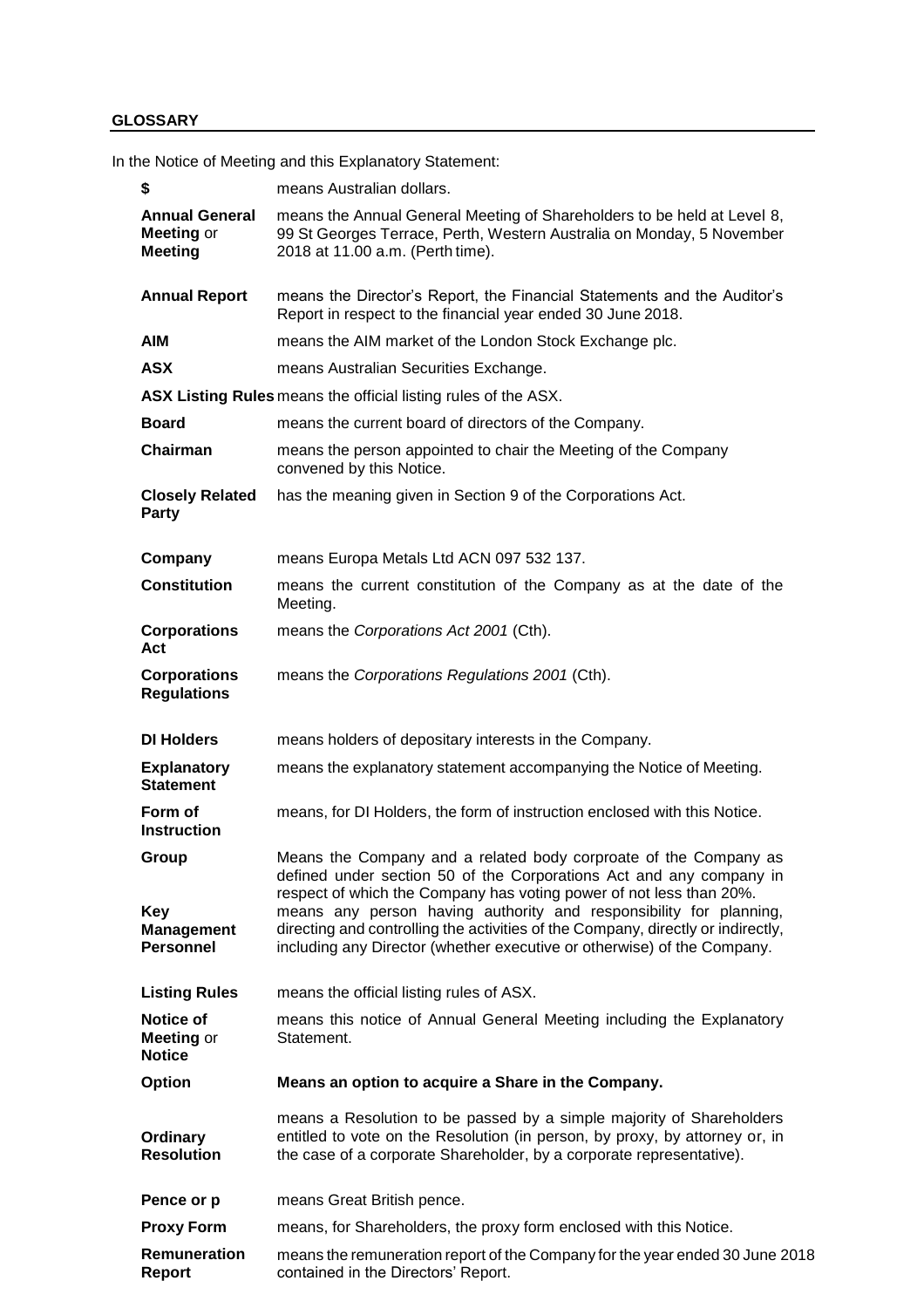| <b>Resolution</b>  | means a resolution set out in this Notice of Meeting. |
|--------------------|-------------------------------------------------------|
| <b>Share</b>       | means an ordinary share in the Company.               |
| <b>Shareholder</b> | means a holder of Shares in the Company               |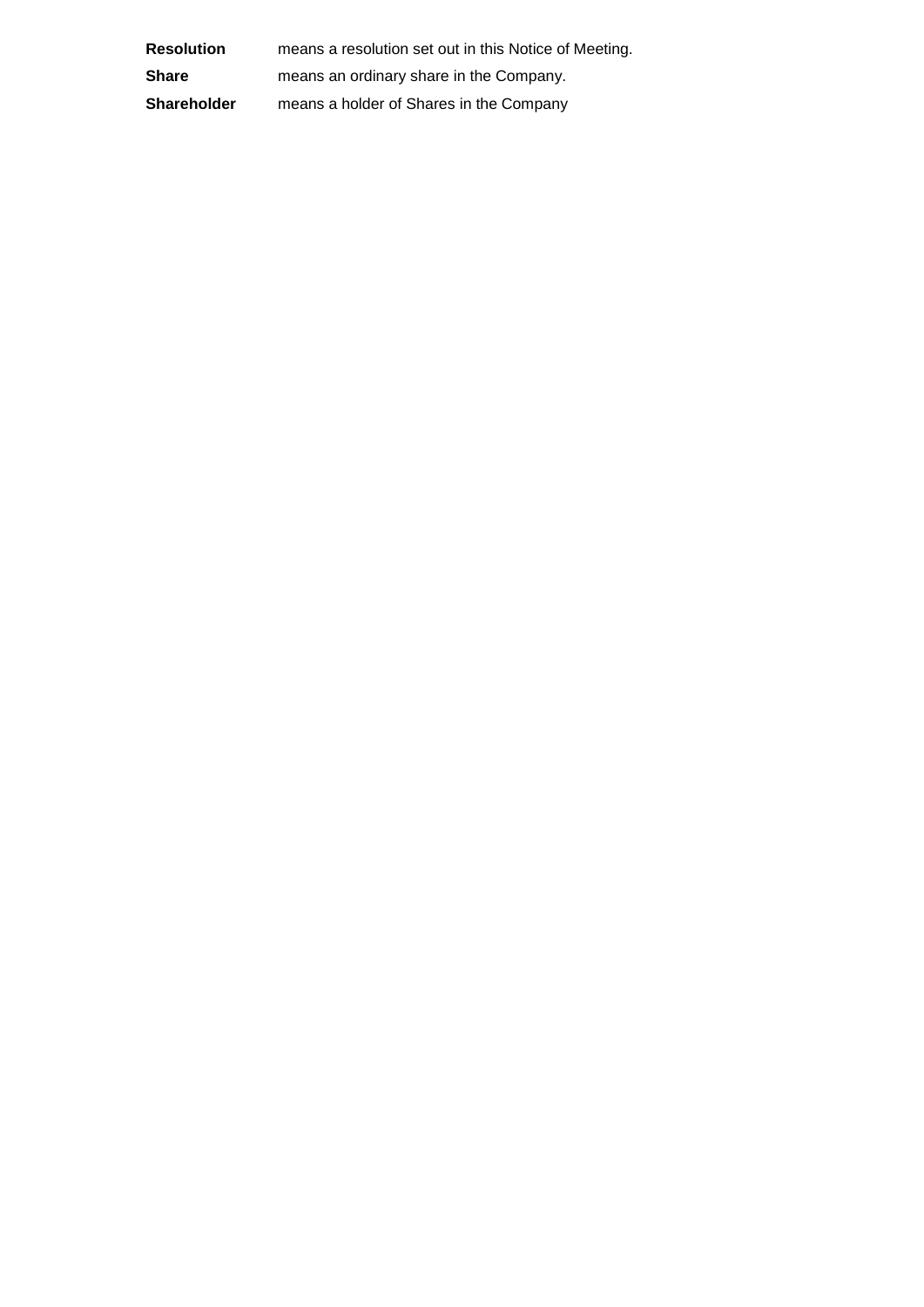#### **EUROPA METALS LTD ACN 097 532 137**

#### **PROXY FORM**

The Secretary

Europa Metals Ltd

| By delivery:<br>Computershare<br>Investor<br>Services Pty Limited, GPO Box<br>242, Melbourne, Victoria 3001,<br>Australia | By post:<br>Computershare<br>Investor<br>Services Pty Limited, GPO<br>242.<br>Melbourne.<br>Box<br>Victoria 3001, Australia | By facsimile:<br>+61 3 9473 2555 | Online via Investor Vote:<br>www.investoryote.com.au                                                                                                                                                                          |
|---------------------------------------------------------------------------------------------------------------------------|-----------------------------------------------------------------------------------------------------------------------------|----------------------------------|-------------------------------------------------------------------------------------------------------------------------------------------------------------------------------------------------------------------------------|
| Name of<br>Shareholder:                                                                                                   |                                                                                                                             |                                  |                                                                                                                                                                                                                               |
| Address of<br>Shareholder:                                                                                                |                                                                                                                             |                                  |                                                                                                                                                                                                                               |
| <b>Number of Shares</b><br>entitled to vote:                                                                              |                                                                                                                             |                                  |                                                                                                                                                                                                                               |
|                                                                                                                           |                                                                                                                             |                                  | ali and in the total content of the content of the content of the content of the content of the content of the content of the content of the content of the content of the content of the content of the content of the conte |

**Please mark 図 to indicate your directions. Further instructions are provided overleaf. Proxy appointments will only be valid and accepted by the Company if they are made and received no later than 48 hours before the meeting.**

**Step 1 – Appoint a Proxy to Vote on Your Behalf The Chairman o** 

or failing the person/body corporate named, or if no person/body corporate is named, the Chairman of the Meeting, as my/our proxy to act generally at the meeting on my/our behalf, including to vote in accordance with the following directions (or, if no directions have been given, and to the extent permitted by law, as the proxy sees fit), at the Meeting of the Company to be held at the office of **Minerva Corporate Pty Limited, Level 8, 99 St Georges Terrace, Perth Western Australia 6000** on **Monday 5 November 2018** at 11.00 a.m. (Perth time) and at any adjournment or postponement of that Meeting.

**Please note the Chairman of the Meeting intends to vote all undirected proxies in favour of each Resolution.**

#### **Step 2 – Instruction as to Voting on the Resolutions**

The proxy is to vote for or against the Resolutions referred to in the Notice as follows:

|                                                  | <b>FOR</b> | <b>AGAINST</b> | <b>ABSTAIN</b> |
|--------------------------------------------------|------------|----------------|----------------|
| Resolution 1: Adoption of Remuneration Report    |            |                |                |
| Resolution 2: Re-election of Evan Kirby          |            |                |                |
| Resolution 3: Re-election of Colin Bird          |            |                |                |
| Resolution 4: Re-election of Daniel Smith        |            |                |                |
| Resolution 5: Ratification of Placement          |            |                |                |
| Resolution 6: Approval of 10% Placement Facility |            |                |                |

**Signature of Member(s):** This section must be signed in accordance with the instructions overleaf to enable your voting instructions to be implemented.

| Individual or Shareholder 1            | <b>Shareholder 2</b> | <b>Shareholder 3</b>              |
|----------------------------------------|----------------------|-----------------------------------|
| <b>Sole Director/Company Secretary</b> | <b>Director</b>      | <b>Director/Company Secretary</b> |
|                                        |                      |                                   |

**Contact Name: Contact Ph (daytime): Date:**